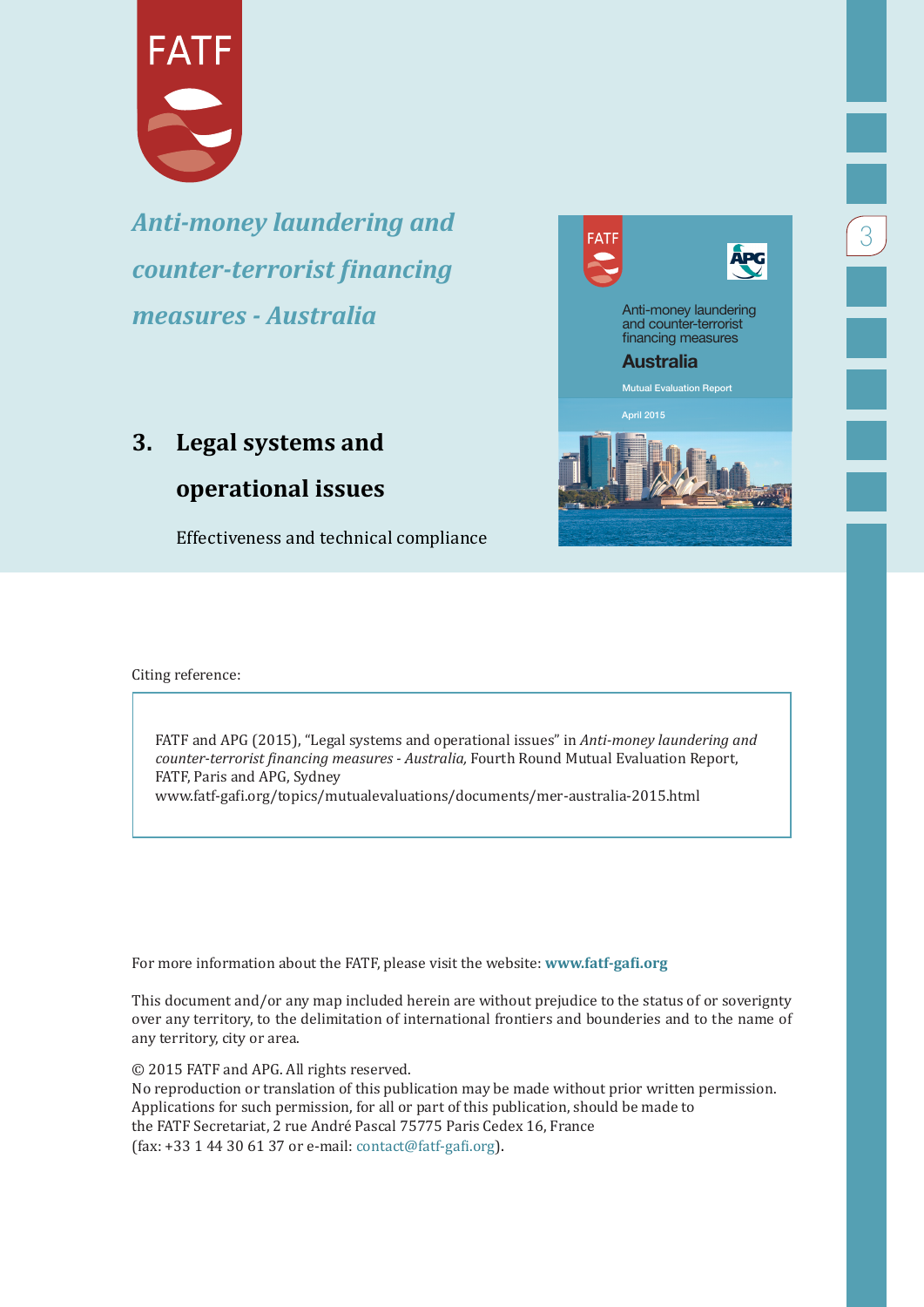## **Key Findings**

**Australia develops and disseminates good quality financial intelligence to a range of law enforcement bodies, customs, and tax authorities**. AUSTRAC is a well-functioning FIU. The amount of financial transaction data in the AUSTRAC database, and the fact that all relevant competent authorities have access to this database and can use its integrated analytical tool, are strengths of Australia's AML/CTF system. AUSTRAC information is accessed by federal law enforcement as a routine in most cases but less so by State and Territory police who conduct most predicate crime investigations, and this information assists in the investigation of predicate offences.

**However, the overall limited use of AUSTRAC information by law enforcement as a trigger to commence ML/TF investigations presents a weakness in the Australian AML/CTF system** and should be addressed as a priority. Broader use of the sound institutional structure for combating ML would more effectively mitigate ML/TF risks.

**Australia's main criminal justice policy objective is to disrupt and deter predicate crime, including if necessary through ML investigations/prosecutions.** Australia focuses on what it considers to be the main three proceeds-generating predicate threats (drugs, fraud and tax evasion). Australia should expand its focus to ensure that a greater number of cases of ML are being identified and investigated adequately.

**Stand-alone and third party ML offences are regularly prosecuted. However, legal issues have arisen in relation to the prosecution of self-laundering offences and ML of foreign predicates is not frequently prosecuted. The level of convictions for ML at the federal level and in Victoria is encouraging, but the level in the other States and Territories is lower than is warranted by their size and risks.** Effective, proportionate and dissuasive sanctions have been applied to natural persons. However, no corporations have been prosecuted for ML offences and it appears that this option is not seriously considered or pursued – which is inconsistent with the risk profile.

**The Australian authorities apply a range of criminal justice measures to disrupt serious criminal activity, including ML offences, as an alternative to pursuing the ML offence, but such measures are applied whether or not it may be possible to secure a ML conviction**.

**Confiscation of criminal proceeds, instrumentalities, and property of equivalent value is being pursued as a policy objective; mainly in relation to drugs** and in relation to tax by the ATO. Competent authorities have increased their efforts to confiscate proceeds of crime, particularly since the establishment of the federal Criminal Assets Confiscation Taskforce. But it is unclear how successful confiscation measures are across all jurisdictions and total recoveries remain relatively modest.

**The movement of undeclared currency ("cash smuggling") is identified as an increasing high risk in Australia and some steps have been taken to target cross-border movement of cash and bearer negotiable instruments (BNIs)**.

**The focus of Australia's confiscation efforts are consistent with the primary risk identified in the NTA to the extent that the majority of assets recovered to date have flowed from the drugs trade and also from tax evasion.** Australia is also at significant risk of an inflow of illicit funds from persons in foreign countries who find Australia a suitable place to hold and invest funds, including in real estate.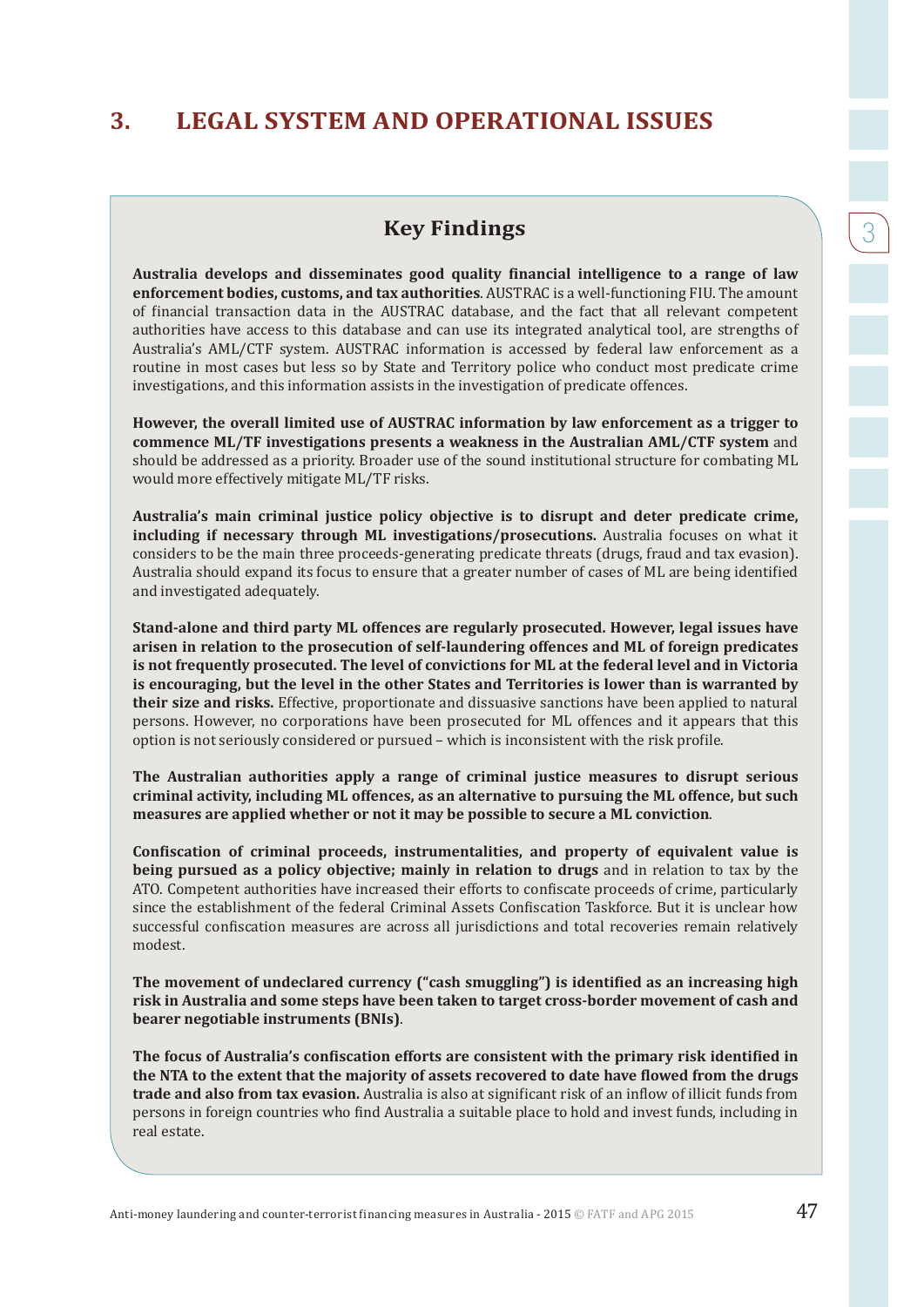## **3.1 Background and Context**

#### *Legal System and Offences*

3

3.1. The *Criminal Code Act 1995* (CC) contains Division 400, which contains the federal ML offences. Australia follows an all-crime approach for predicates, including State, Territory and foreign predicates. States have also criminalised ML. Federal seizure and confiscation provisions, both for ML and TF, are in the *Proceeds of Crimes Act 2002* (POCA). States and Territories have corresponding, but different, sets of laws.

3.2. AUSTRAC is the financial intelligence unit (FIU) for Australia. It is an administrative FIU in the AGD portfolio. The FIU branch in AUSTRAC is responsible for monitoring and analysing financial transactions report data, producing intelligence products and working with domestic agencies and international counterpart FIUs. AUSTRAC has been a member of the EGMONT Group since 1995.

3.3. The AFP is the federal police force. It works in coordination with the State and Territory police forces. AFP is responsible for federal crimes, which cover about half of the predicate offences and ML, as well as TF. The State and Territory police forces are responsible for non-federal predicates, which cover the majority of predicates, and ML. There is overlap in predicate-coverage between the federal and state/territory level, but together, both levels cover all predicates.

## **3.2 Technical Compliance (R.3, R.4, R.29-32)**

- 3.4. See for the full narrative the technical compliance annex:
	- Recommendation 3 (money laundering offence) is rated compliant.
	- **Recommendation 4 (confiscation and provisional measures) is rated compliant.**
	- Recommendation 29 (financial intelligence unit) is rated compliant.
	- **Recommendation 30 (responsibilities of law enforcement and investigative authorities) is rated largely compliant.**
	- **Recommendation 31 (powers of law enforcement and investigative authorities) is rated largely compliant.**
	- Recommendation 32 (cash couriers) is rated largely compliant.

#### **3.3 Effectiveness: Immediate Outcome 6 (Financial intelligence)**

#### *a) Types of reports received and requested (information to the FIU)*

3.5. AUSTRAC receives a wide range of financial transactions reports. The following table summarises the report types AUSTRAC has received and subsequently analysed in recent years (see Table 3.1).

3.6. The number of reports that AUSTRAC receives is high because of the requirement to report all international fund transfers instructions (IFTIs). AUSTRAC also receives suspicious matter reports (SMRs) and considers that these reports are of a relatively high quality when it comes to the description of the suspicion that caused the reporting. The vastly larger volume and immediate filing of IFTIs and TTR s can make them more useful for intelligence and longer running operations, allowing larger money trails to be followed and wider networks to be identified. However, law enforcement found that SMRs can at times take longer to be submitted to AUSTRAC (up to 10 days).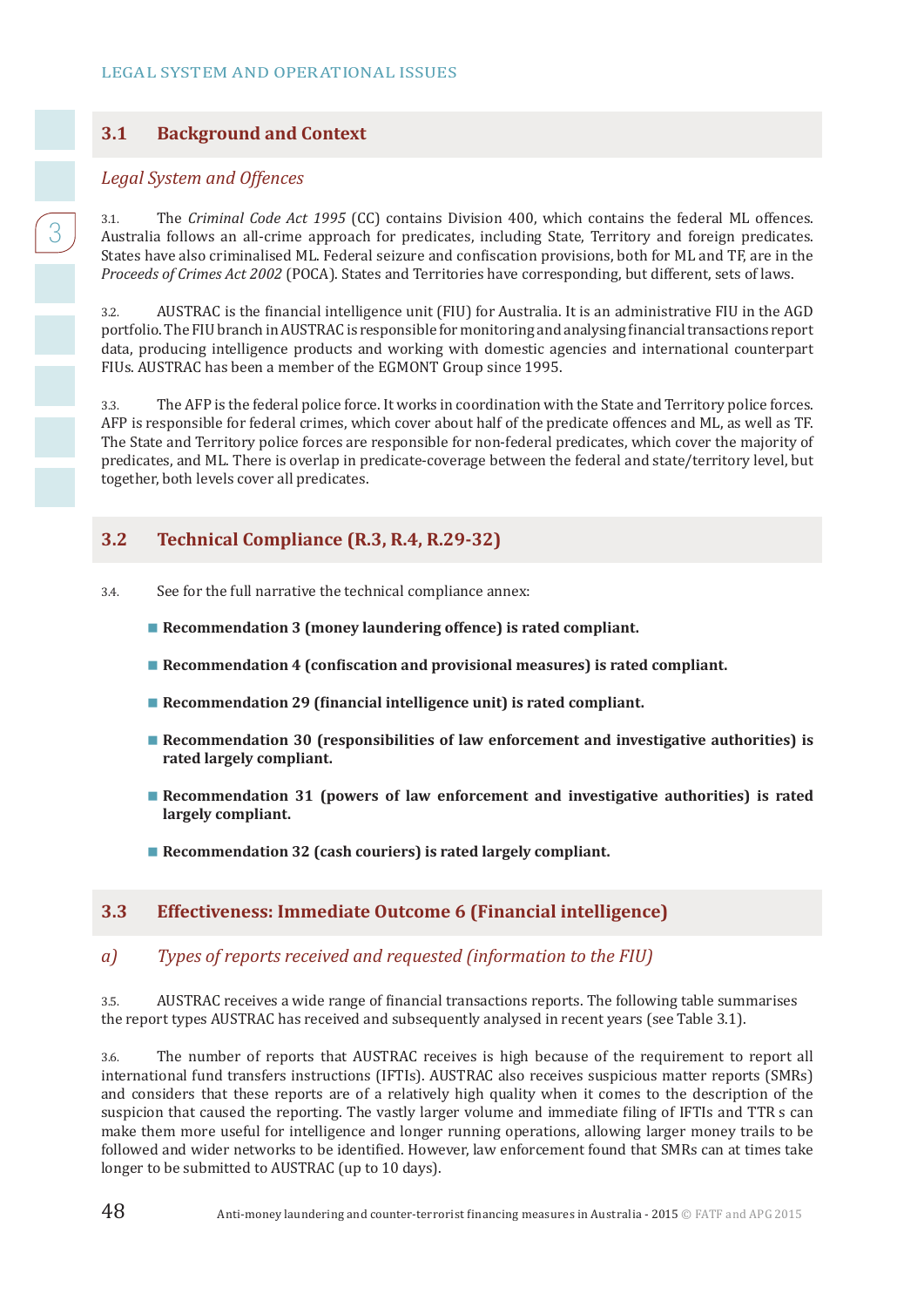3

3.7. AUSTRAC stores all transactions in a highly advanced and sophisticated database for receiving, storing and analysing financial transactions and related information: the Transaction Reports Analysis and Query (TRAQ) database. AUSTRAC can also request additional information from financial institutions (making two such requests in 2013-14). AUSTRAC has direct access to a wide range of information. AUSTRAC also has indirect access to information held by the AFP. This information may be entered manually into TRAQ as an external source of information and thereby serve the purposes of analysis. AUSTRAC may benefit by increasing the sources for its analysis; such databases could be information related to criminal convictions.

| <b>Reports received by Austrac</b>                                            | 2009-10    | 2010-11    | 2011-12    | 2012-13    |
|-------------------------------------------------------------------------------|------------|------------|------------|------------|
| IFTI (international funds transfer instruction reports)                       | 18 095 756 | 35 666 743 | 53 770 266 | 79 334 421 |
| SMR/SUSTR (suspicious transaction reports)                                    | 47 386     | 44 775     | 48 155     | 44 062     |
| TTR/SCTR (threshold and significant cash transaction<br>reports)              | 3 375 447  | 8 325 621  | 5 395 630  | 5 224 751  |
| CBM/PC (cross-border movement of cash<br>declarations)                        | 35 527     | 30 342     | 29 5 25    | 30 7 25    |
| CBM/BNI (cross-border movement of BNIs<br>disclosures)                        | 918        | 850        | 659        | 655        |
| Total                                                                         | 21 555 034 | 44 068 331 | 59 244 235 | 84 634 614 |
| SMR/SUSTR per FIU FTE staff member *                                          | 615        | 533        | 573        | 595        |
| Total reports per FIU FTE staff member                                        | 279 936    | 524 623    | 705 289    | 1 143 711  |
| ATTCPD A $C = L - C C$ , $1 - 3L = L - 1$ , $L = L$ , $\Box$ PIII $C = L + 1$ |            |            |            |            |

#### **Table 3.1. Report types received and analysed by AUSTRCAC**

AUSTRAC staff dedicated to the FIU function.

#### *Customs (ACBPS)*

3.8. AUSTRAC also receives and inputs into its database the cross-border currency declarations and cross-border BNI disclosures that ACBPS collects from travellers.

### *b) Use and dissemination of financial information (Information from the FIU to law enforcement)*

3.9. The Australian approach to the use and dissemination of financial intelligence and information is by 1) allowing direct access to the AUSTRAC database by partner agencies, thus giving them direct access to the raw data that it contains and specific reports from the database; and also by 2) disseminating analysis conducted by AUSTRAC.

#### *i) Direct use of financial information and other relevant information*

3.10. **A large number of Australian authorities access and use a broad range of financial and other relevant information in the FIU database to develop evidence and trace criminal proceeds, especially in relation to predicate offences.** Main sources used to identify predicate offences and potential ML and TF offences are intelligence, financial flows, human sources and use of coercive powers.

3.11. Authorised partner agencies access the AUSTRAC database directly online through the TRAQ Enquiry System (TES) – based on MOUs concluded with each partner agency. The MOUs govern the number of personnel from each agency permitted to use TES and the level of access granted to each user. The 41 agencies include all major federal, State and Territory law enforcement bodies. In 2012/13, these agencies had a total of approximately 3 200 personnel with access to TES. All use of the AUSTRAC information can be audited for security reasons. In each of the previous five years, over 2 million manual searches (more than 7000 each day of the year) have been conducted in the AUSTRAC database. Other access is role-based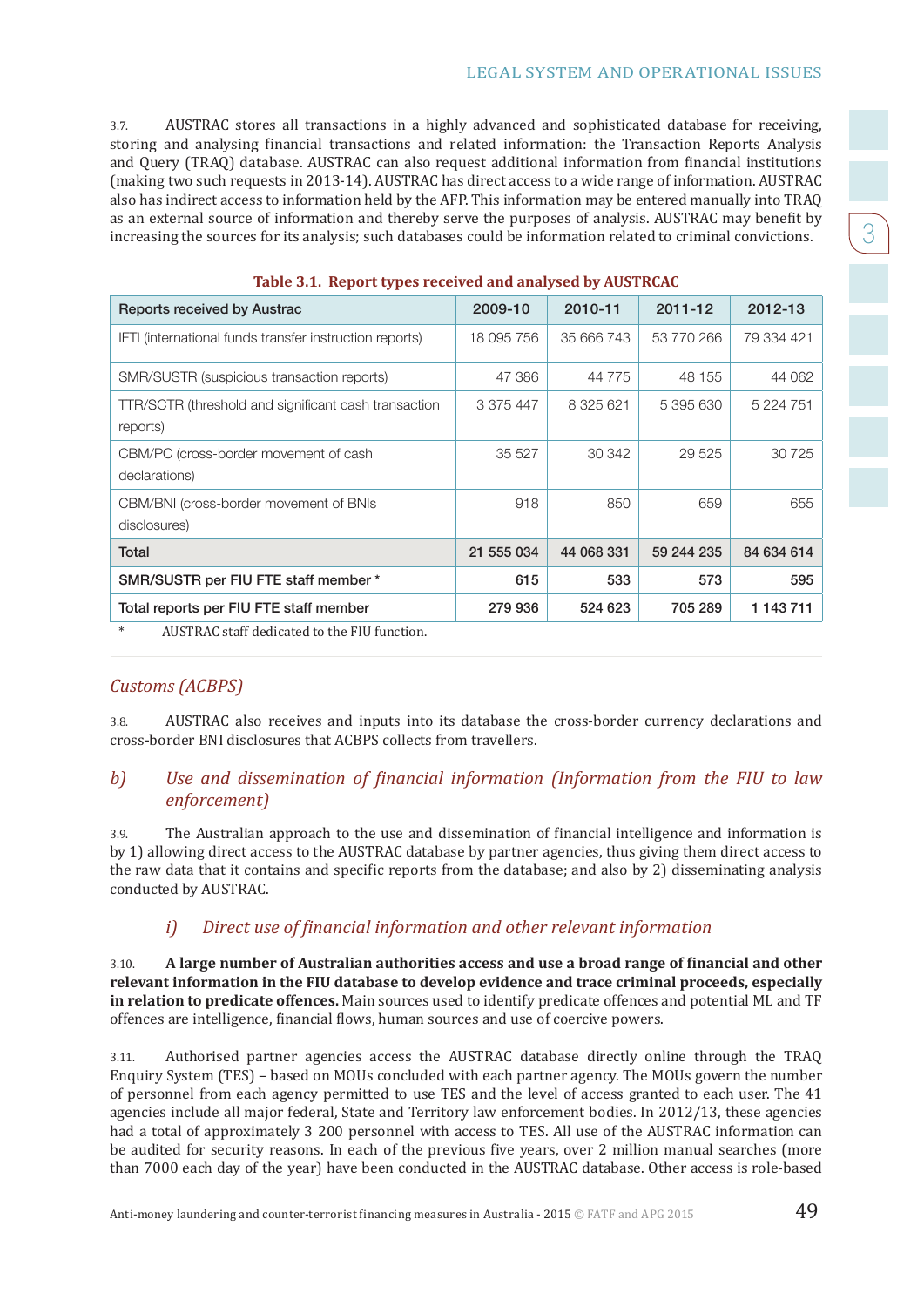(different agency staff with different levels of security or operational responsibility have differing levels of access to the AUSTRAC system). Some agencies, such as the AFP, have full online access to all data held by AUSTRAC. Other agencies, such as ATO, automatically receive copies of all SMRs.

3.12. AUSTRAC also forwards potential high risk reports, such as some SMRs, automatically to certain partner agencies within one hour of receipt, based on dynamic red flags that are set in coordination with each partner agency. Other flagged reports are made available within 24 hours. AUSTRAC refers and sends these SMRs to partner agencies based on the nature of the alleged offence, risk or other material fact.

#### 3.13. **The amount of financial transaction data in the AUSTRAC database, and the fact that all relevant competent authorities have access to this database and can use its integrated analytical tool, are strengths of Australia's AML/CTF system.**

3.14. Access to information is also achieved through a network of AUSTRAC senior liaison officers (ASLOs). The network promotes the use of AUSTRAC financial intelligence by partner agencies. AUSTRAC data is also used as input for the ACC Fusion database that generates law enforcement intelligence.

3.15. Much of the use of financial information in investigations takes place through joint task forces, such as the ATO-led Project Wickenby and the AUSTRAC/ACC-led Eligo National Task Force (see also IO7).

#### **Box 3.1. Joint task forces**

**Project Wickenby** is consistently cited by all authorities as the best example of successful use of AUSTRAC information. Wickenby has existed since 2006. It aims to prevent people from promoting or participating in the abuse of tax or secrecy havens and to improve taxpayers' willingness to comply with their taxation obligations. The success of Wickenby is regularly communicated to the general public, and publicly measured by the amount of AUD that have been discovered and the number of successful prosecutions. Since 2006, 44 persons have been convicted for serious offences as a result of Wickenby, 3 of these were ML convictions. The total amount of money recouped under Project Wickenby since 2006 is over AUD 851 million. This includes over AUD 500 million in cash collections (payments of tax liabilities). This equates to about 5-6 convictions and the recovery of about over AUD 100 million annually. AUSTRAC information is said to be key to the success of Wickenby. In 2012 – 2013 AUSTRAC provided 55 intelligence reports to Wickenby (including international funds transfer pattern reports).

*Eligo National Task Force* is an ACC-led special investigation into the use of alternative remittance and informal value transfer systems by serious and organised crime. Eligo's aim is to put in place long-term prevention strategies, using criminal intelligence insights to disrupt ML, drive greater sector professionalism and make it harder for organised crime to exploit this sector. AUSTRAC is an active participant, as the FIU and as the financial regulator. Eligo is actively cited as an example of the use of financial intelligence to prevent and disrupt criminal activity. Despite efforts, law enforcement officials expressed frustration with the continued operation of apparently criminal, although registered, remittance businesses. Moreover, abuse of remittance businesses was cited as one of the most common methods used to launder, particularly, drug proceeds, Australia's largest ML threat.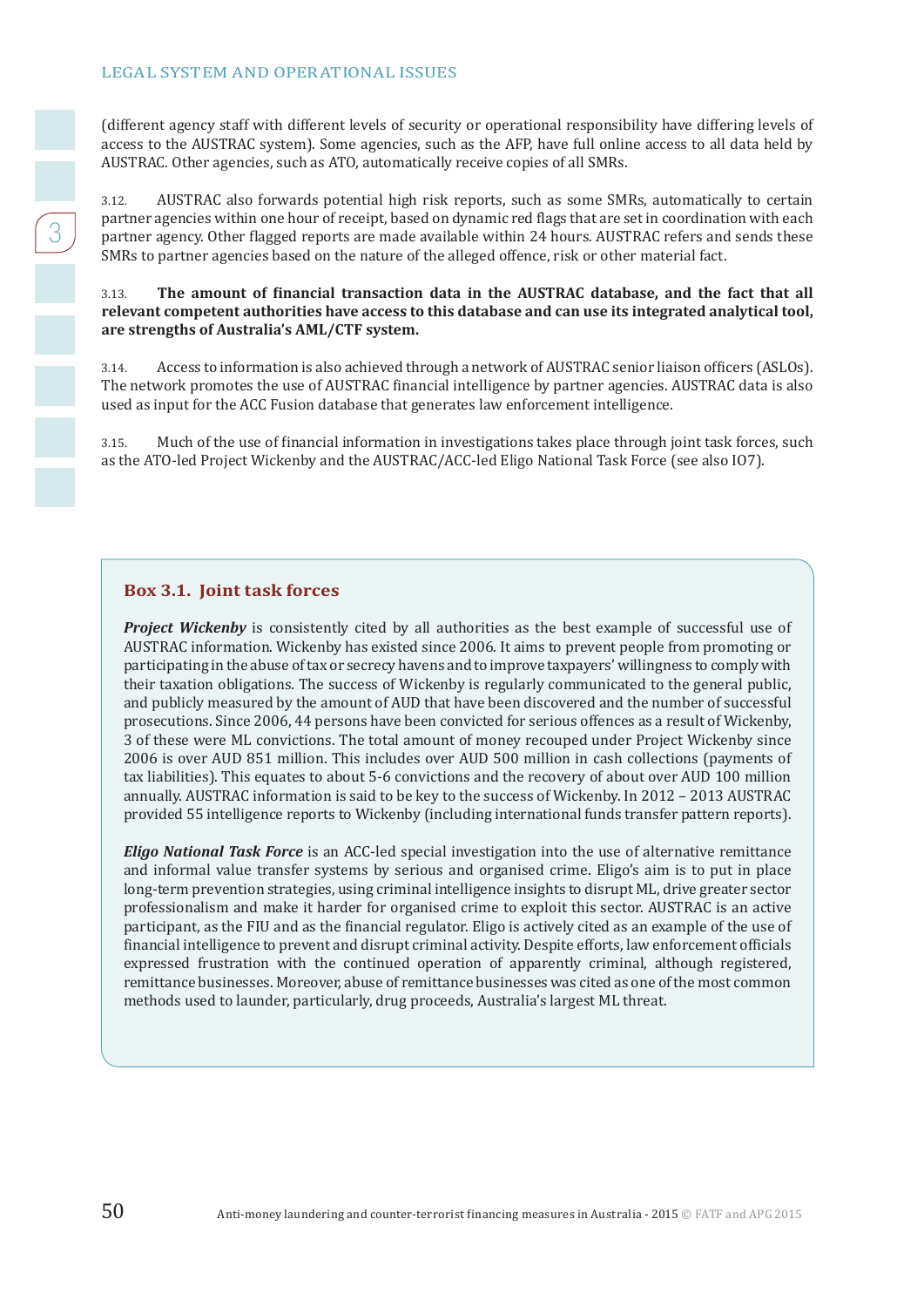3

## *Customs (ACBPS)*

3.16. Because all international wire transfers are reported to AUSTRAC, smuggling cash and BNIs is considered an attractive alternative to bring illicit funds in and out of Australia without the certainty of being reported. AUSTRAC and all law enforcement agencies indicated that illicit cash coming from abroad (for example to buy real estate) - is a major typology in Australia despite the fact that, for example, buying real estate with cash would trigger a significant cash transaction report. Cash flowing out of Australia, mainly drugs proceeds that are used for the next transport of drugs, is also a high risk according to authorities.

3.17. Since 2011, ACBPS detected an average of AUD 10.5 million of undeclared cash per year. In 2012- 2013, ACBPS detected 308 cases of undeclared currency at the border, amounting to AUD 7.6 million. Of these detections, 230 were incoming and 78 were outgoing. 107 fines were issued and two convictions obtained for offences relating to failing to declare cash. An additional 14 convictions were obtained in 2013-2014.

|                                                                       | 2011-12 | 2012-13 | 2013-14 | Total |
|-----------------------------------------------------------------------|---------|---------|---------|-------|
| Failure to report movement of cash over threshold into<br>Australia   |         |         | 4       | 5     |
| Failure to report movement of cash over threshold out of<br>Australia |         |         | 10      | 18    |
| Receives cash moved into Australia without report                     |         | Ω       |         |       |
| Failure to report BNI when requested                                  |         | Ω       |         |       |
| Total                                                                 |         | 2       | 14      | 23    |

**Table 3.2. Convictions for failing to report movement of cash over the threshold and BNIs when requested into and out of Australia**

3.18. AFP does not have figures on how many seizures have followed from these detections. Considering the risk of cash in Australia following the number and amounts of foreign-linked cash cases reported by the authorities, this suggests a low detection rate. Australian authorities also reported that an amount of AUD 1.1 billion is declared annually from an average of 30 000 travellers (that is an average of AUD 31 000 per traveller). Travellers who declare are generally not stopped by ACBPS, as there are no restrictions on the amounts of cash that can be moved across the border and as intelligence information would be needed to alert ACBPS to question a traveller. From the data and the on-site discussions it seems that custom officials would generally not pro-actively question a traveller who declares such large sums of cash.

## *ii) FIU analysis and dissemination*

3.19. Because many federal partner agencies have direct access to AUSTRACs database and/or receive a copy of some reports that are submitted to AUSTRAC, dissemination (forwarding) of information (as received from reporting agencies) is less of an issue than it may be in other countries that have "closed buffer" FIUs. Nevertheless, AUSTRAC also pro-actively and reactively disseminates intelligence products. AUSTRAC ASLOs also produce intelligence reports for partner agencies, both reactively and proactively.

3.20. Reactive dissemination takes place when partner agencies request AUSTRAC to conduct specific analyses. This could be related to a case or to strategic intelligence needs (for example money flows to tax havens for ATO). Since other agencies have access to the AUSTRAC database, they could do this directly themselves; however, AUSTRAC's analytical experience adds value. AUSTRAC intelligence reports are also produced and disseminated proactively (i.e. on AUSTRAC's own initiative). For 2013-2014, AUSTRAC disseminated 752 reports and made  $1314$  disseminations to partner agencies<sup>1</sup>.

<sup>1</sup> Some reports go to more than one agency.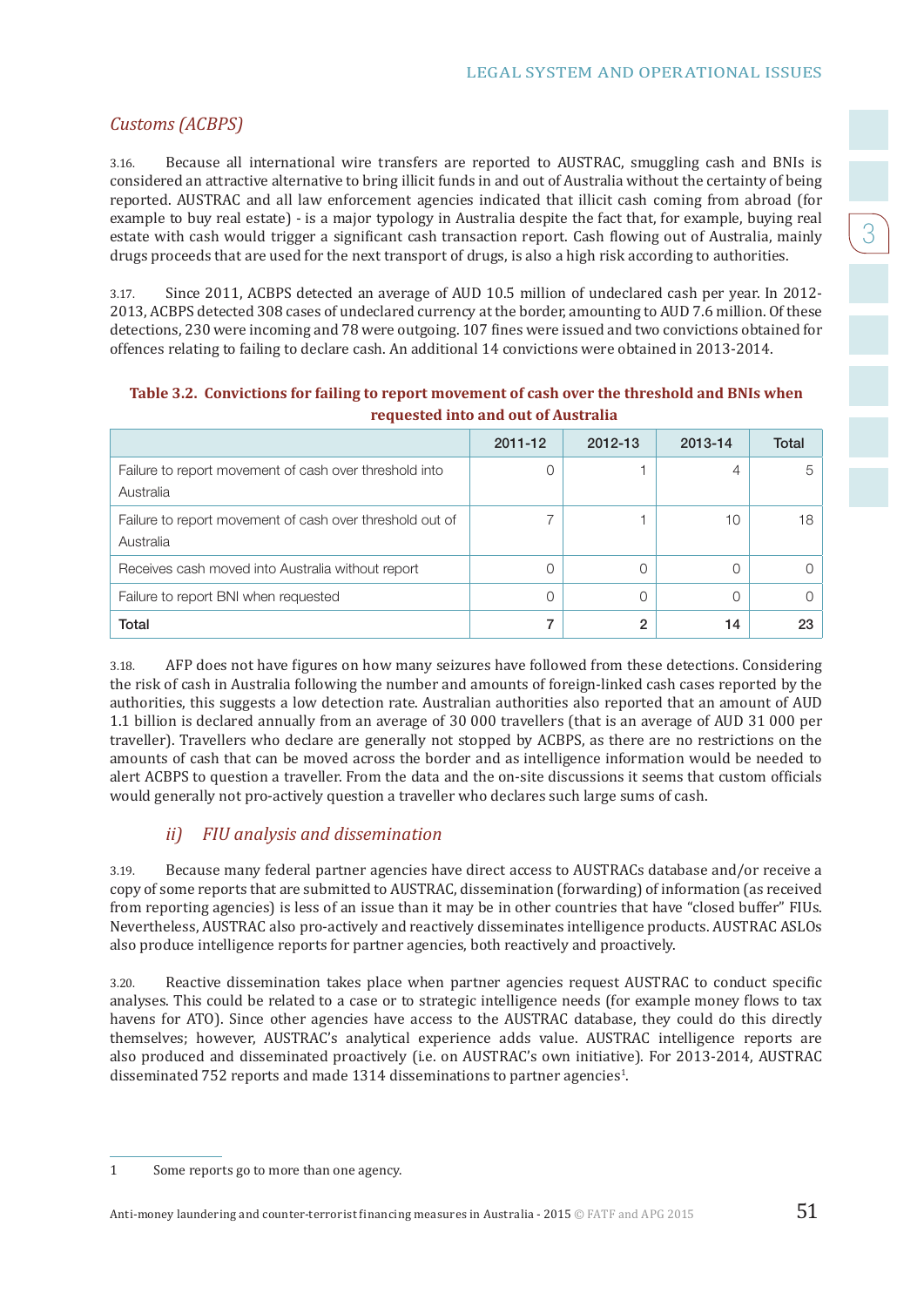3.21. AUSTRACs intelligence reports tend to be based mainly on the reporting information that is available in the AUSTRAC database, and the intelligence reports that AUSTRAC staff shared with the assessment team were all based solely on reported information. These reports seemed to be of a good quality. Examples of the types of intelligence reports that AUSTRAC produces are network analysis reports, transaction trends and patterns reports, and typologies reports. For this, AUSTRAC has two intelligence teams that produce tactical and operational intelligence reports principally from analysing incoming reports (flagging based on red flags), and two other teams: a specialist financial revenue / tax data mining team and a research and development team applying advanced analysis across the entire database.

3.22. The information flow described applies both to ML and TF. AUSTRAC information is generally used for intelligence, but in limited circumstances has been used as evidence (with the exception of SMRs).

3.23. The 'federal authorities underlined the fact that the use of information from the FIU was a routine in almost all investigations with an economic crime component and that they found the information to be both high quality and useful. The ATO uses AUSTRAC information in direct support of their administrative powers, for example to raise assessments.

3.24. **FIU analysis and dissemination supports the operational needs of competent authorities, particularly at the federal level and in relation to predicate offence investigations. AUSTRAC analysis indicates that around 60% of this use relates to predicate crime and the rest to ML/TF investigations.**  According to the statistics, AUSTRAC information (including from the 699 intelligence reports and regular database access) was used in 280 investigations in 2013.

| <b>Partner Agency</b>                                                | <b>Direct</b><br>agency |       |                | <b>SMRs</b><br><b>AUSTRAC Intelligence</b><br>assessments disseminated<br>dissemi- |        | Significant<br>Investigation |                      | Nature of<br>usage and                                                                               |
|----------------------------------------------------------------------|-------------------------|-------|----------------|------------------------------------------------------------------------------------|--------|------------------------------|----------------------|------------------------------------------------------------------------------------------------------|
|                                                                      | access<br>searches      | Total | Pro-<br>active | Requested                                                                          | nated  | <b>Outcomes</b>              |                      | <b>Outcomes</b>                                                                                      |
| USE (PARTIALLY) RELEVANT FOR ML/TF                                   |                         |       |                |                                                                                    |        |                              |                      |                                                                                                      |
| Federal Law<br>Enforcement and<br><b>Border Security</b><br>agencies | 1 008 851               | 814   | 58%            | 42%                                                                                | 9717   | 212<br>(all)<br>cases)       | 114<br>(ML<br>cases) | 41% Money<br>Laundering,<br>33% drug, 5%<br>fraud - remaining<br>matters include<br>people smug-     |
| State Law<br>Enforcement                                             | 174 431                 | 282   | 47%            | 53%                                                                                | 2830   | 65<br>(all)<br>cases)        |                      | gling, weapons<br>offences, coun-<br>terfeit goods and<br>other predicates                           |
| <b>National Security</b>                                             | 29 514                  | 18    | 90%            | 10%                                                                                | 325    |                              | N/A                  | Terrorism / ter-<br>rorism financing<br>matters                                                      |
| TAX AND SOCIAL SECURITY RELATED USE                                  |                         |       |                |                                                                                    |        |                              |                      |                                                                                                      |
| Australian<br><b>Taxation Office</b>                                 | 510 115                 | 169   | 58%            | 42%                                                                                | 44 044 |                              | 1428                 | Tax administra-<br>tion matters<br>leading to AUD<br>572 million in ad-<br>ditional assess-<br>ments |

#### **Table 3.3. Use of Financial Intelligence and outcomes 2012-2013**

 $\begin{bmatrix} 1 \\ 2 \end{bmatrix}$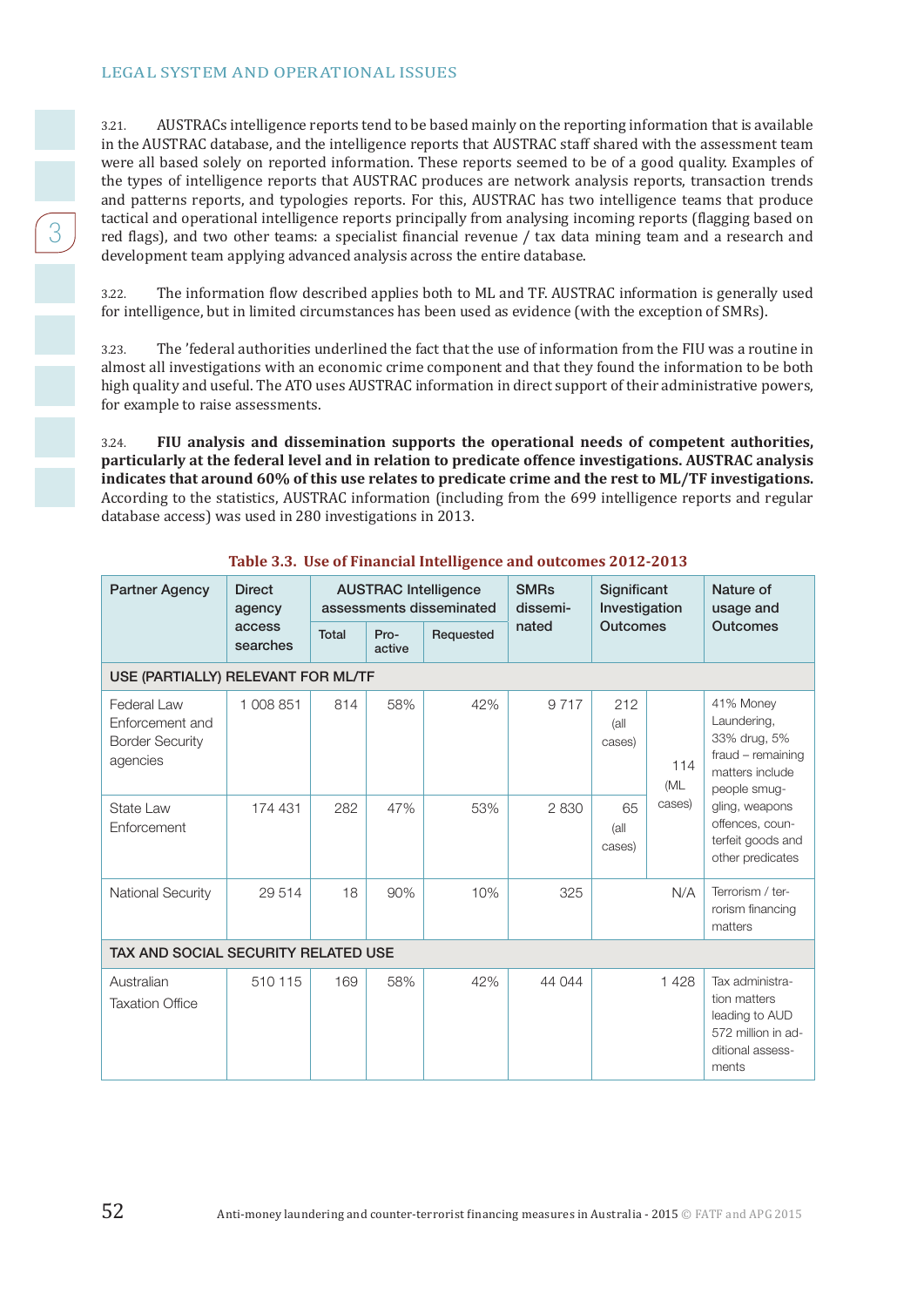| <b>Partner Agency</b>                                              | <b>Direct</b><br><b>AUSTRAC Intelligence</b><br>assessments disseminated<br>agency |              |                |           | <b>SMRs</b><br>dissemi- | Significant<br>Investigation | Nature of<br>usage and                                                                        |
|--------------------------------------------------------------------|------------------------------------------------------------------------------------|--------------|----------------|-----------|-------------------------|------------------------------|-----------------------------------------------------------------------------------------------|
|                                                                    | access<br>searches                                                                 | <b>Total</b> | Pro-<br>active | Requested | nated                   | <b>Outcomes</b>              | <b>Outcomes</b>                                                                               |
| Department of<br>Human Services -<br>Centrelink & Child<br>Support | 302 328                                                                            | 7            | 29%            | 71%       | 1 2 8 3                 | 298                          | Frauds upon the<br>Commonwealth<br>resulting in annu-<br>alised savings of<br>AUD 4.4 million |
| <b>OTHER USE</b>                                                   |                                                                                    |              |                |           |                         |                              |                                                                                               |
| Regulatory<br>agencies                                             | 27 363                                                                             | 34           | 76%            | 24%       | 605                     | $\Omega$                     | Market<br>manipulation /<br>consumer fraud.                                                   |
| Federal and<br><b>State Corruption</b><br>agencies                 | 11 327                                                                             | 12           | 67%            | 33%       | 127                     | 2                            | Corruption                                                                                    |
| Other agencies                                                     | 204                                                                                | 5            | 67%            | 33%       | $\Omega$                | f                            | State based<br>evasion of tax                                                                 |
| <b>TOTAL</b><br>(all use of<br><b>AUSTRAC data)</b>                | 2 063 686                                                                          | 1 3 4 1      |                |           | 58 931                  | 2 0 0 6                      |                                                                                               |

#### **Table 3.3. Use of Financial Intelligence and outcomes 2012-2013 (continued)**

Note – Some agencies to which financial intelligence is disseminated are not investigative agencies, for example National Security can conduct inquiries and receive financial intelligence from AUSTRAC to enhance the security intelligence picture. Outcomes for National Security investigations are not published on security grounds.

#### **Box 3.2. Use of financial intelligence**

An example of the use of financial intelligence is **Operation Tricord** where financial intelligence assisted in building a comprehensive picture of a sophisticated, transnational ML scheme. The scheme involved multiple companies in Western Australia and Victoria believed to have been set up to launder funds generated through the exploitation of foreign nationals working on farms. By using financial intelligence produced by AUSTRAC, law enforcement strategies were developed to disrupt the alleged organised crime syndicate that had operated over many years. An AUSTRAC Senior Liaison Officer (ASLO) participated in both the investigative and financial teams, providing on-site support to investigators through ongoing searching and analysis of AUSTRAC holdings, and identifying entity linkages and funds flows offshore. The AFP CACT (see IO.8) utilised the intelligence to progress a mutual assistance request to Vietnam to identify syndicate assets held overseas. Following the 18-month investigation, over 45 search warrants were executed in Perth and Melbourne in early May 2014. At least AUD 15.7 million was moved through the accounts of the two ML syndicates, 22 people were charged with 38 offences, with 12 persons arrested for ML offences under subsection 400.3(1) of the CC, laundering in excess of AUD 1 million, detection of numerous firearms and the identification of at least 162 unlawful non-citizens, resulting in charges for harbouring of unlawful non-citizens under the *Migration Act 1958*. Prosecutions and sentencing is pending. This example demonstrates the entire cycle of the effectiveness of Australia's regime, including: suspect reporting by reporting entities; the value of the collection of IFTI reports to track funds movements out of Australia; the proactive and reactive use of financial intelligence; extensive law enforcement coordination and investigation; major

<u>3</u>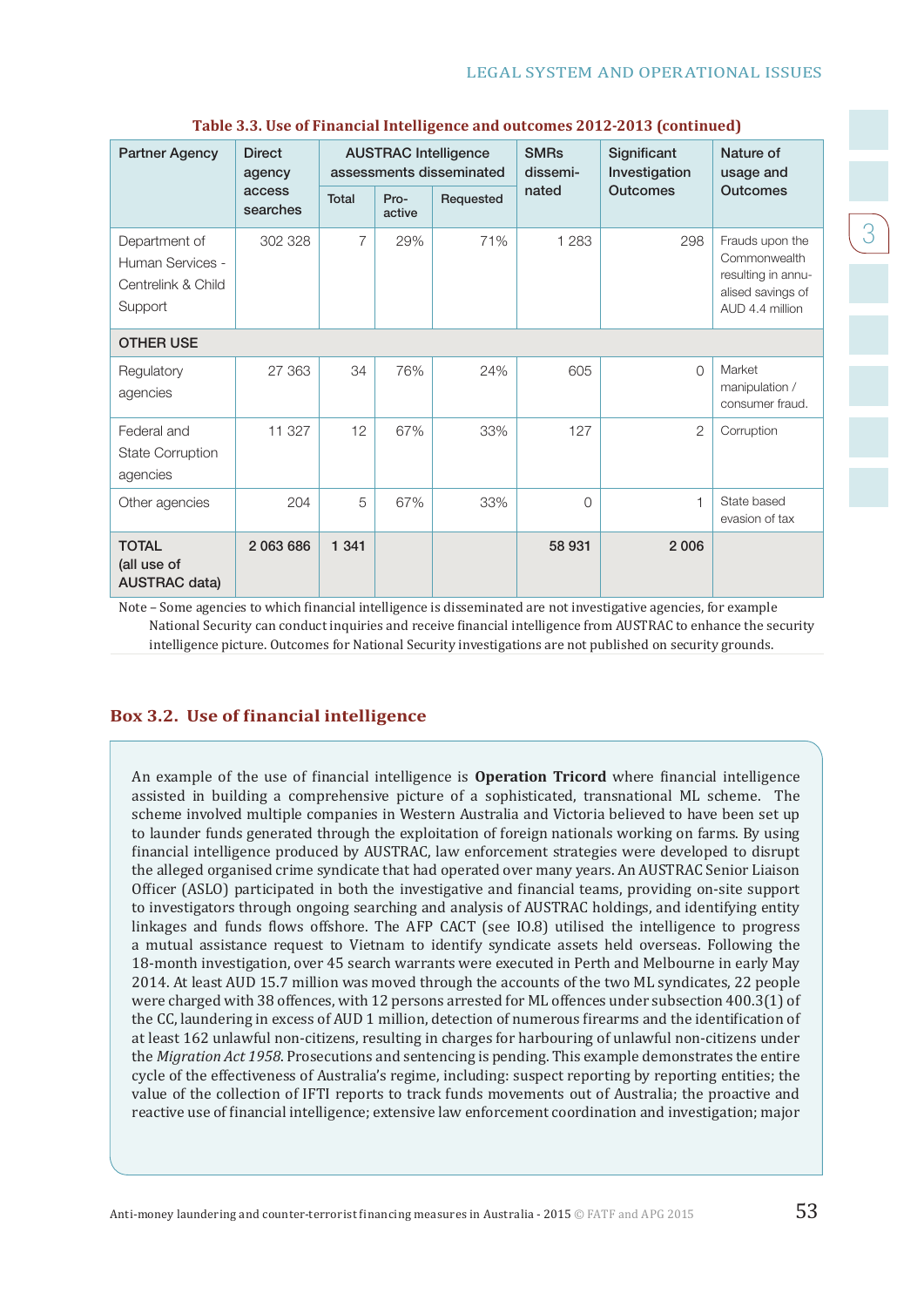3

ML arrests; and the use of mutual legal assistance. The ML activity was complex, involving the use of companies, cash money and international wires.

Another example of the use of financial intelligence for TF investigations is **Operation Neath** (this is also described in IO.9, see below) where a group in Australia sent funds destined for use by the Somalia-based terrorist group al-Shabaab. AUSTRAC financial intelligence included several intelligence reports, online requests and alerts, ASLO engagement and analysis, and the dissemination of related assessment to ASIO and AFP. Three suspects were found guilty of conspiring to plan an Australianbased terrorist attack and sentenced to 18 years in jail.

## *c) Cooperation and exchange of information*

3.25. **AUSTRAC and other competent authorities cooperate and exchange information to a large extent**. This is evident both in the use of cross-agency task forces and ASLOs. Another positive aspect is the degree to which AUSTRAC is able to exchange information and cooperate with foreign partner FIUs, often through the Egmont Secure Web (ESW).

3.26. **The FIU and its partner agencies use secure channels for exchanging information, and protect the confidentiality of information exchanged or used.** This is in accordance with the MOU between AUSTRAC and the partner agencies. International information exchange with FIUs is done by using the ESW, thus also protecting confidentiality in this regard.

#### *d) Resources - AUSTRAC and law enforcement*

3.27. AUSTRACs staff numbers have been reduced, from a peak of 370 in 2009 to 327 for the current budget year, and a projected 319 for 2014-2015. AUSTRAC indicated that the peak of staff related to additional resources needed in relation to the recent roll-out of the AML/CTF Act and Rules and its related awareness raising and training, as well as in anticipation of a second tranche of AML/CTF legislation (which was in the end not implemented). The subsequent reduction of resources has not prohibited AUSTRAC from handling an increasing number of reports and creating more output.<sup>2</sup>

3.28. As far as law enforcement bodies are concerned, the use of the overall budgets is within the authority of the commissioners of police. Long term resources are dedicated to combating ML/TF and financial crime through the ACC's *Targeting Criminal Wealth No. 2 Special Investigation*, task forces (such as the *Eligo National Task Force* and *Project Wickenby*) and the multi-agency Terrorist Financing Investigations Unit. The AFP had three permanent Money Laundering Short Term Teams. First established in January 2012, these teams focused solely on ML investigations. One team was merged into the AFP's general organised crime squad, one team was merged with a joint task force on alternative remittance services (Eligo), and the third team is still in place (7 staff in Melbourne). The New South Wales (NSW) Police and NSW Crime Commission also have specialist ML teams.

#### **Overall conclusions on Immediate Outcome 6**

3.29. **Australia's use of financial intelligence and other information for ML/TF and associated predicate offence investigations demonstrates to a large extent characteristics of an effective system.**

<sup>2</sup> After the on-site, the federal government made AUD 650 million available to fight terrorism. AUD 20 million was said to be earmarked for AUSTRAC, to enhance its TF analysis and tracking capabilities. Although this took place after the cut-off date for the assessment, this should have a positive effect on AUSTRAC's resources.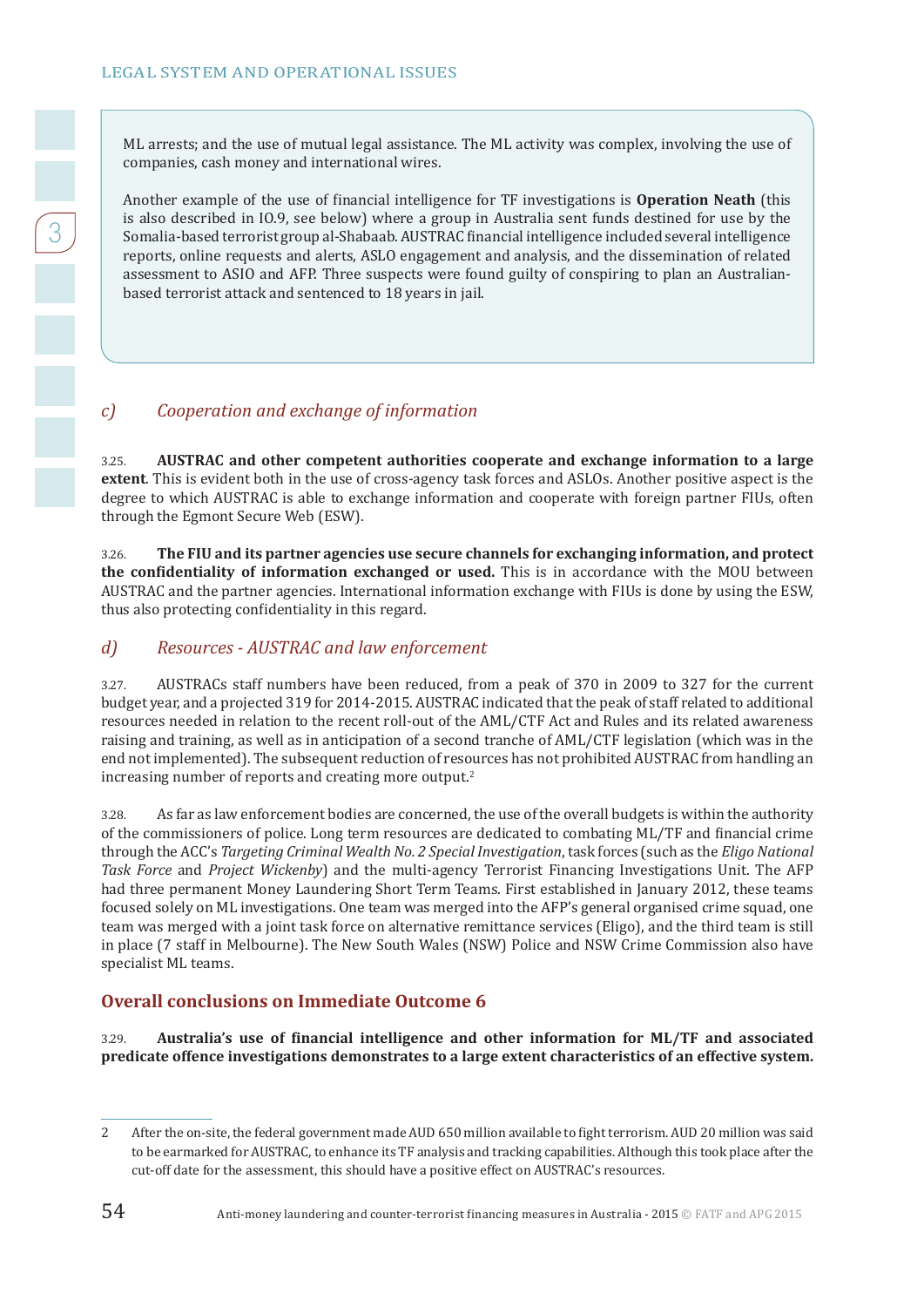3

AUSTRAC and partner agencies collect and use a wide variety of financial intelligence and other information in close cooperation. This information is generally reliable, accurate, and up-to-date. Partner agencies have the expertise to use this information effectively to conduct analysis and financial investigations, identify and trace assets, and develop operational and strategic analysis. This is demonstrated particularly well in joint investigate task forces, and when tracing and seizing assets.

3.30. **A large part of AUSTRAC analysis use relates to predicate crime and not to ML/TF, thus resulting in a relatively low number of ML cases.** Although AUSTRAC information is said to be checked in most AFP predicate crime investigations, that is not the case for the majority of predicate crime investigations which are conducted at the State/Territory level. Both AUSTRAC and law enforcement authorities could raise their focus on ML cases to achieve a larger number of criminal cases in this area.

3.31. **There are also some concerns with regard to the relative low number of money laundering and terrorist financing investigations outside the framework of the task forces related to the abuse of tax or secrecy havens, use of alternative remittance/informal value transfer systems and asset seizure.** 

3.32. Although AUSTRAC information is regularly referred to as a catalyst for ML/TF and related predicate investigations, the ability for law enforcement to maintain details of outcomes that are attributed to financial intelligence could be improved.

3.33. **Overall, Australia has achieved a substantial level of effectiveness for IO.6.**

#### **3.4 Effectiveness: Immediate Outcome 7 (ML investigation and prosecution)**

3.34. **Australia's main policy objective is to disrupt and deter predicate crime, including if necessary through ML investigations/prosecutions. Australia focuses on what it considers to be the main three proceeds-generating predicate risks (drugs, fraud and tax evasion). However, Australia should expand its focus, to ensure that a greater number of cases of ML are being identified and investigated adequately.**

3.35. The assessors recognised that Australian law enforcement agencies are performing well, domestically and internationally, to combat serious and organised crime, including through their disruption and deterrence approach. At the federal level, all matters under investigation by the AFP with an economic crime component are said to be examined from a ML perspective and assessed as to whether a concurrent financial investigation is warranted. It is unclear, however, what such an examination entails in practice (e.g. AUSTRAC data check, or formal decision), and in what proportion of cases financial investigations do commence, as the authorities do not maintain such statistics. In the last three years, for example, the Commonwealth Director of Public Prosecutions (CDPP) received on average 1 700 briefs for narcotics and fraud per year from the AFP, as well as other Federal, State and Territory law enforcement agencies and an average of approximately 90 briefs for ML cases. The high number of briefs for drugs and fraud is consistent with their status as Australia's largest proceeds-generating predicate offences. However, the lower number of ML briefs suggests that more cases of ML from major proceeds-generating offences could be followed through.

3.36. Australian law enforcement agencies view ML investigations as one component, albeit an important component, in a holistic strategy to disrupt organised crime in Australia. Agencies therefore target incidents of crime and suspected offenders in a manner that is designed not to boost arrest and prosecution statistics, but to best disrupt organised criminal activity. In practice, this means that the authorities aim to disrupt ML activity but will not necessarily pursue a ML investigation/prosecution.

3.37. Primary sources to identify ML activity are intelligence, financial flows, human sources and use of coercive powers. AFP works in conjunction with agencies including ACC, AUSTRAC and ATO, as well as State/ Territory agencies to investigate predicate and other serious offences. The ACC has significant intelligence gathering capabilities and some investigative capacity, and the results of these activities are passed to AFP for appropriate action. According to ACC records for the year 2013–14, 46% of ACC operational and intelligence resources were dedicated to combating ML and other financial crimes. The information on financial flows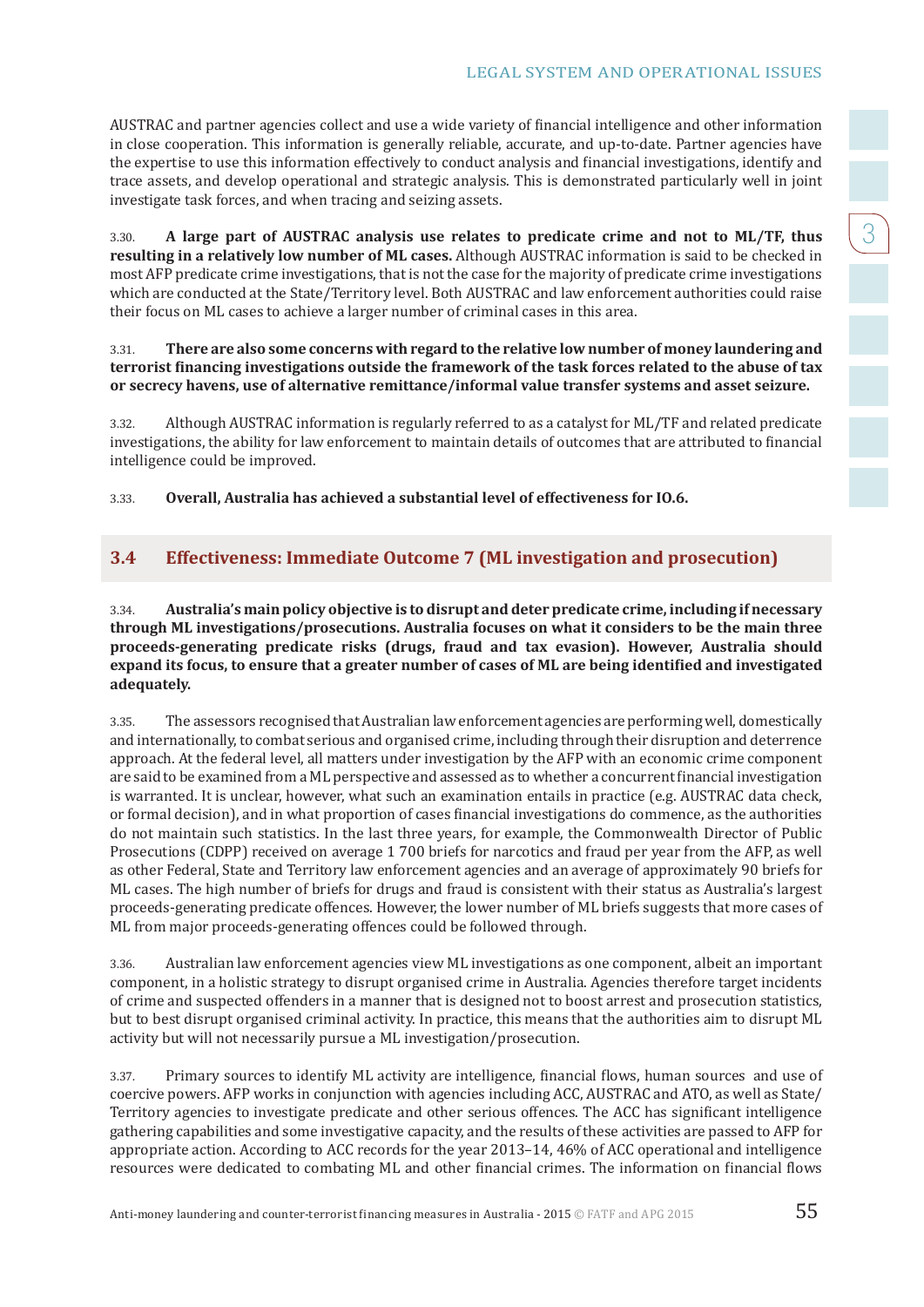held by AUSTRAC are an asset for AFP in investigating cases, if not for initially identifying criminal activity, then for allowing investigators to build investigations with recourse to the financial information held by AUSTRAC. They cited the IFTI information as particularly useful. According to AFP, recourse to AUSTRAC information is made in most financial cases. ATO also profiles and shares its information with AFP to enhance investigative capacity.

3.38. When ML activity is identified, the authorities look to their suite of available measures. This may result in a ML prosecution and/or one or more other appropriate measures, such as the case being handed to ATO to pursue tax remedies; to AFP to pursue criminal action on a predicate offence; or to CACT to pursue confiscation action under POCA. Authorities may also let the activity run to see what further intelligence can be obtained, including by developing human sources .

3.39. Task forces have been established to tackle key enablers of criminal activity, and have begun to have some success in detecting and disrupting key ML risks. Since 2012, the Eligo National Task Force that investigates the use of alternative remittance services by serious and organised crime had led to:

- i. seizure of more than AUD 29 million cash;
- ii. seizure of illicit drugs with a combined estimated street value of more than AUD 614 million;
- iii. restraint of more than AUD 30 million worth of assets;
- iv. disruption of 23 serious and organised criminal groups/networks and the identification of more than 166 targets, operating in more than 20 countries, previously unknown to law enforcement;
- v. arrests of 123 people on 232 charges; and
- vi. 26 convictions, including 7 for ML and 19 for predicate offences.

3.40. Since 2006, Project Wickenby, which investigates arrangements of an international character to avoid or evade taxation and similar offences, has led to 44 convictions, including 3 ML convictions. See IO.6 for more on these task forces.

3.41. At the State/Territory level, police focus is on the investigation of predicate offences, particularly drug offences and outlaw motor cycle gang activity. This is consistent with the risk identified in the NTA. However, most State cases follow through to a ML prosecution only in simple cases where offenders may be caught in possession of cash. Victoria obtains a reasonable level of substantive ML prosecutions and convictions and NSW (which together with Victoria accounts for half the population) generates a relatively large number of cash-possession ML cases. Information available through AUSTRAC and other financial information are used to support investigations into the predicate offence and for asset recovery action. In States and Territories where the number of ML investigations is low, this is mainly due to the complexities involved and the resource-intense nature of the investigations. However, Queensland and other States and Territories should focus much more on ML to achieve the generally satisfactory results that Victoria and to some extent NSW are achieving.

3.42. **The NTA of 2011 identified drugs (particularly methamphetamine or 'ice'), fraud and tax evasion as high-risk areas from a threat perspective. Consistent with this risk assessment, the authorities focus on these predicates, and to a lesser extent on related ML. However, the ML focus on these risks could be reinforced, and the overall ML focus could be broadened to cover other predicate offences such as all forms of corruption (including foreign corruption).** ACC identifies ice and ML as being key risks in the serious and organised crime environment and is currently dedicating most of its resources to these areas, including through Eligo National Task Force and its focus on the remittance sector. Despite the generally good results, several law enforcement entities indicated that actions to date had limited impact on the drugs market and major networks laundering drug proceeds. They also suggested that investigating major drug-related laundering was often frustrated through organised groups using complex corporate structures. Project Wickenby has focused on the tax avoidance/evasion risk. Task Force Galilee focuses on investment fraud, including boiler room activity located off-shore to defraud unsuspecting investors, which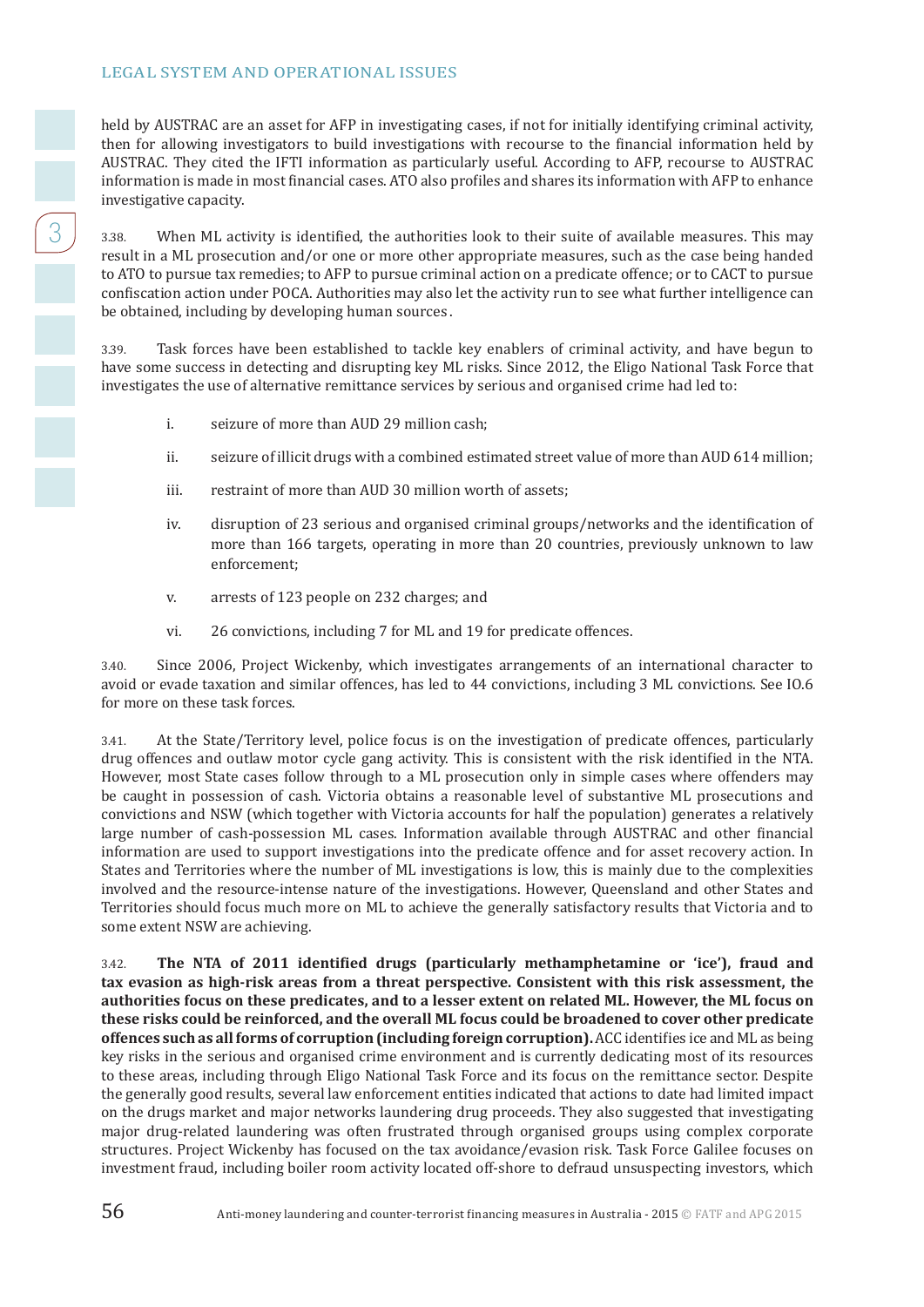is seen as a serious problem. Whilst this type of criminal activity is being disrupted, the prospect of detection, conviction, and punishment is not dissuading criminals from carrying out these proceeds-generating crimes and ML. Project Wickenby interventions are nevertheless improving taxpayers' willingness to comply with their taxation obligations. See also the boxes with information on task forces in IO.6.

3.43. **Legal issues have arisen in relation to the prosecution of self-laundering offences and ML of foreign predicates is not frequently prosecuted**. In *Nahlous v R* [2010] NSWCCA 58 and *Thorn v R* [2009] NSWCCA 294, the courts have criticised the practice of charging both predicate and ML offences as "double charging" when the criminality of the ML offence is completely encompassed in the predicate offence. Subsequently, the CDPP issued a litigation direction to prosecutors stating that the charging of the predicate offence and a ML offence will not be an abuse of process where it is necessary to charge both offences to reflect the overall criminality in the case. As indicated by the authorities, this issue presents a challenge for prosecutors in Australia in ML cases involving self-laundering.

3.44. Foreign predicate offences, including corruption offences, are not frequently prosecuted from the ML perspective – because Australia does not consider that foreign predicate offences are major predicates for ML in Australia. Authorities have referred to the difficulties of obtaining off-shore evidence and have generally found the most successful way to obtain restraint or forfeiture orders is to seek registration of foreign orders. However, federal and State action is not effectively coordinated. For example, while ML of foreign illicit proceeds through real estate is perceived to be a risk for Queensland (Gold Coast), Queensland has no ML convictions for this activity. AFP indicated that it does not focus on this risk, believing this ML activity relates to State level predicates, whereas the Queensland Crime and Corruption Commission stated it does not focus on this risk as it relates to foreign money and is thus a matter for AFP. At the same time, assessors took note of two examples of successful prosecution for foreign predicates (fraud and corruption) by AFP and the registration of two restraint orders from Papua New Guinea in Queensland.

3.45. CDPP charges stand-alone and third party ML offences and the majority of CDPP's ML prosecutions now involve these offences. However, it is more challenging to get convictions when ML is prosecuted with the predicate offence, according to CDPP. CDPP data indicates that about 95% of defendants are convicted for the ML offence when they are prosecuted for a stand-alone ML offence, whereas the figure is about 70% when defendants are prosecuted for ML jointly with the predicate offence. The authorities indicated that in many cases the ML offence may be withdrawn by the prosecutor as part of a plea bargain.

3.46. The number of prosecutions and convictions of ML offences is difficult to compile due to differences in criminalisation between the federal and State/Territory level, and between States and Territories, and the differences in keeping statistics. Overall, the assessment team considers that Australia has improved in terms of obtaining ML convictions since the last assessment and is achieving reasonable results in the risk and those geographic areas where Australia is focusing on ML. However, the overall results are lower than they could be. The increasing number of ML convictions being obtained is also encouraging (see below).

3.47. At the federal level, Australia criminalises ML under Division 400.3 to 400.8 of the CC consistent with the FATF Standards under offence categories based on the value of the property dealt with and the requisite mental elements of knowledge or recklessness. There are also offence provisions based on negligence within these categories, and an offence under 400.9 of dealing with property which is reasonably suspected to be proceeds of crime, which requires a less onerous mental standard than under the Vienna and Palermo Conventions. It is positive that Australia has criminalised certain behaviours beyond what is required in those conventions, but the availability of these lower mental element offences should not distract from pursuing serious level ML.

3.48. Consolidated statistics at the federal level for prosecution of ML offences under the offence provisions of Division 400 of the CC are set out in the table below.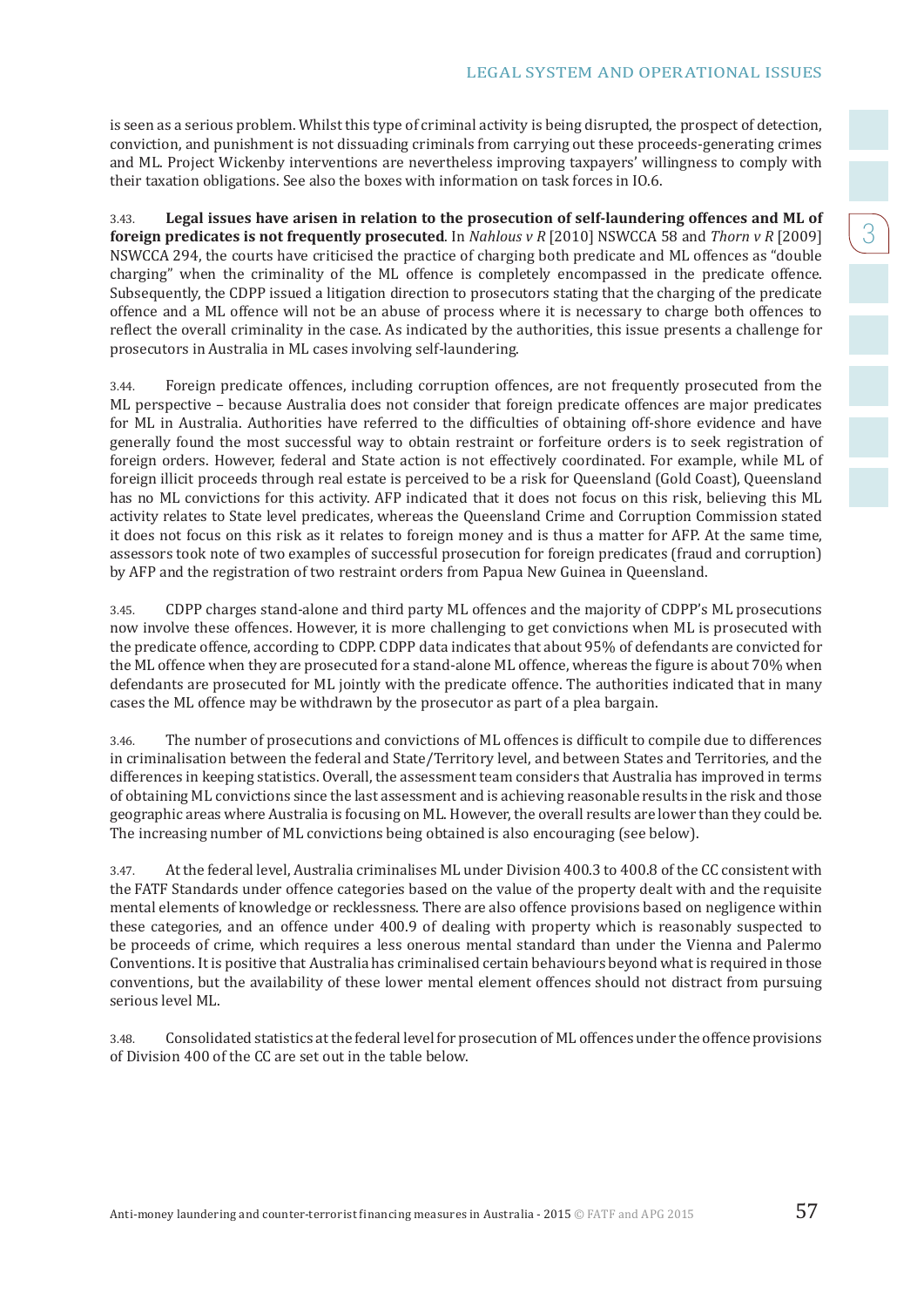| <b>Offence</b> | 2010-11        | 2011-12        | 2012-13        | 2013-14 | Average        | $\frac{0}{0}$ |
|----------------|----------------|----------------|----------------|---------|----------------|---------------|
| 400.3          | 19             | 11             | $\overline{4}$ |         | 10             | 11%           |
| 400.4          | 18             | 20             | 13             | 15      | 17             | 17%           |
| 400.5          | 7              | 3              | $\overline{4}$ | 6       | 5              | 5%            |
| 400.6          | 19             | 8              | 25             | 26      | 20             | 20%           |
| 400.7          | 15             | $\overline{2}$ | 8              | 5       | 8              | 8%            |
| 400.8          | $\overline{2}$ | $\overline{4}$ | $\overline{2}$ |         | $\overline{c}$ | 2%            |
| 400.9          | 16             | 39             | 30             | 52      | 34             | 36%           |
| <b>Total</b>   | 96             | 87             | 86             | 112     | 95             |               |

#### **Table 3.4. Federal prosecution of ML under Division 400 of the CC**

3.49. At the State/Territory level prosecutions for foreign predicate ML offences, third party laundering and stand-alone laundering charges are less common than at the federal level. ML charges may also be withdrawn at the prosecution stage in order to obtain a plea and conviction for the predicate offence. The absence of deeming provisions in State/Territory legislation equivalent to the Commonwealth legislation can also make it more difficult for State/Territory authorities to prosecute cases under these provisions. Apart from NSW and especially Victoria, the number of prosecutions for the ML offence equivalent to the Vienna and Palermo standard is very low, and in the case of NSW many of the ML prosecutions are withdrawn to be considered as part of the predicate offence prosecution (however, this will not influence the conviction or total sentence). In Queensland, the Queensland Attorney General's (a Minister) consent is required for a prosecution to proceed and this may also act as an impediment for law enforcement AML action. As with the federal ML offences, the State/Territory offences contain differing mental elements of knowledge, recklessness, negligence, and suspicion.

3.50. An analysis of data on all convictions treated as ML offences or similar at both the federal and State/ Territory level is set out in the table below.

|                                                                                                                                   | 2010-11 | 2011-12        | 2012-13  | Average |
|-----------------------------------------------------------------------------------------------------------------------------------|---------|----------------|----------|---------|
| Federal (CDPP)                                                                                                                    | 40      | 28             | 38       | 35      |
| Australian Capital Territory (ACT)                                                                                                | 0       | 1              |          |         |
| New South Wales (NSW)                                                                                                             | 27      | 25             | 23       | 25      |
| South Australia (SA)                                                                                                              | 5       | 5              | 5        | 5       |
| Tasmania (TAS)                                                                                                                    | 1       | $\overline{2}$ | $\Omega$ |         |
| Victoria (VIC)                                                                                                                    | 63      | 77             | 100      | 80      |
| Western Australia (WA)                                                                                                            | 0       | $\mathbf{2}$   | $\Omega$ |         |
| Queensland (QLD)                                                                                                                  | 0       | 0              | $\Omega$ | O       |
| Total - All potential Vienna/Palermo<br>convictions                                                                               | 136     | 140            | 167      | 148     |
| Other convictions (possession of suspected<br>proceeds or negligent dealing in proceeds or<br>receiving of stolen goods offences) |         |                |          |         |
| Federal (CDPP)                                                                                                                    | 14      | 31             | 29       | 25      |

#### **Table 3.5. Convictions equivalent to Vienna/Palermo conventions ("knowledge", "recklessness")\***

\* The data may slightly overstate the level of convictions equivalent to the Vienna and Palermo standard because they include a few cases where the mental element of the offence is unknown.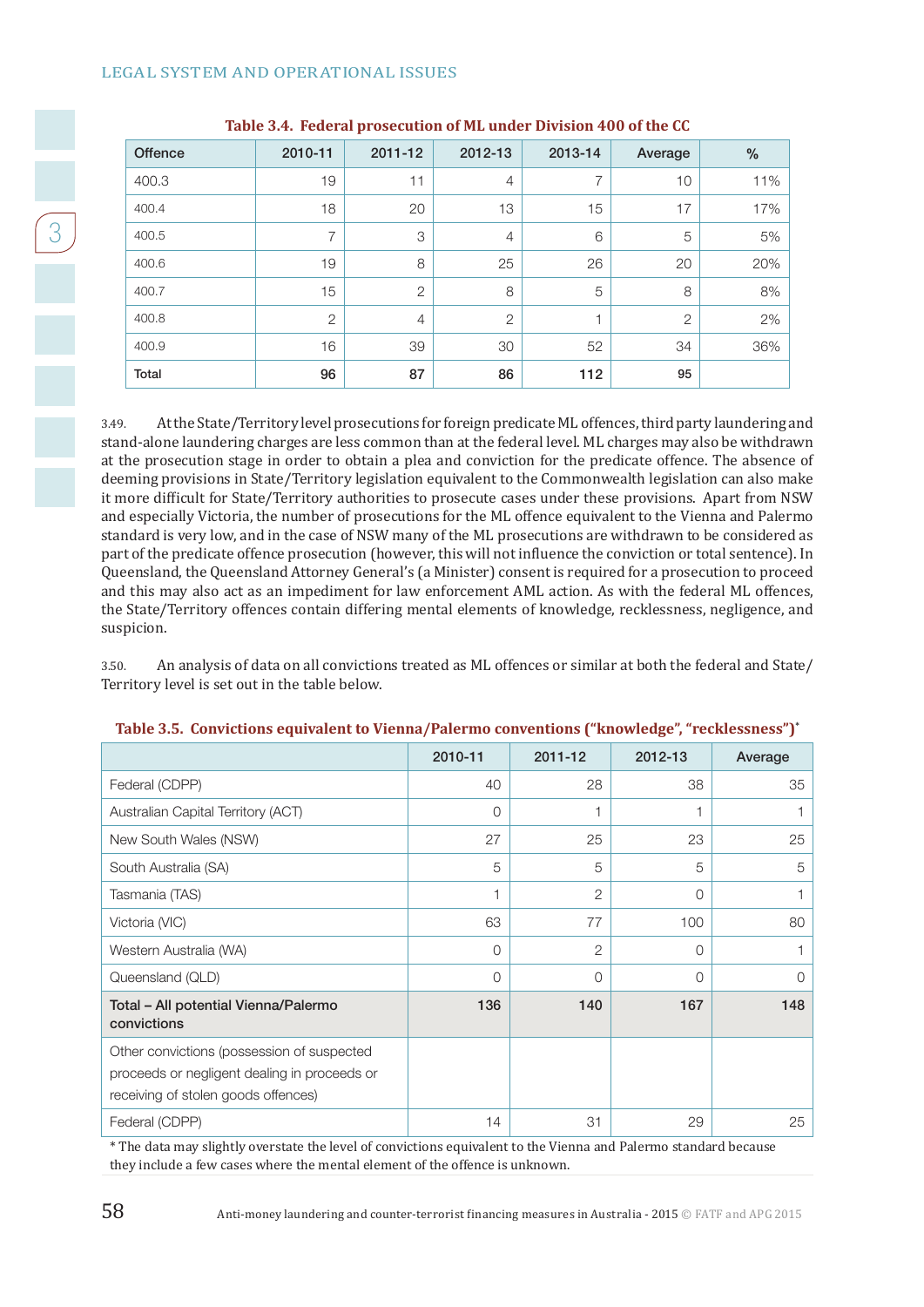3

|                                               | $\mathbf{u}$ |         |          |         |
|-----------------------------------------------|--------------|---------|----------|---------|
|                                               | 2010-11      | 2011-12 | 2012-13  | Average |
| Australian Capital Territory (ACT)            | 0            |         | 5        | 2       |
| New South Wales (NSW)                         | 108          | 112     | 106      | 109     |
| South Australia (SA) (no suspicion offence)   | $\Omega$     | 0       | $\Omega$ | ∩       |
| Queensland (QLD) (receiving offences only)    | 1415         | 1 2 9 4 | 1444     | 1 3 8 4 |
| Tasmania (TAS)                                |              |         | ∩        |         |
| Victoria (VIC)                                | 1680         | 1934    | 2 2 4 2  | 1985    |
| Western Australia (WA) (no suspicion offence) | 0            | 0       | $\Omega$ | 0       |
| <b>Total - Other Convictions</b>              | 3 2 1 8      | 3 3 7 3 | 3926     | 3506    |
| <b>Grand Total</b>                            | 3 3 6 0      | 3514    | 4 0 9 9  | 3658    |

#### **Table 3.5. Convictions equivalent to Vienna/Palermo conventions ("knowledge", recklessness")\* (continued)**

\* The data may slightly overstate the level of convictions equivalent to the Vienna and Palermo standard because they include a few cases where the mental element of the offence is unknown.

3.51. As shown above, the bulk of convictions that the authorities consider as ML are for the possession type. The following chart shows the increase over the last three years in total number of convictions for ML offences potentially equivalent to the Vienna and Palermo standards.



3.52. **The authorities have applied a range of sanctions for ML offences to natural persons. However corporations have not been prosecuted for ML offences and it appears that this option is not seriously considered or pursued**. A unique issue arises in relation to prosecution of corporations that are reporting entities due to section 51 of the AML/CTF Act, which has the effect of making it difficult to prosecute them for the ML offence so long as they report the transaction (although they may continue to carry out the transaction – there is no consent mechanism). As far as natural persons are concerned, because at the federal level, 35% of ML cases are prosecuted under 400.9 of the CC or under the negligence provision of the other offences, the sanctions imposed may be at the less severe end of the range, including suspended jail sentences and fines. Overall, data provided indicates that persons are jailed in 58% of the cases involving a ML conviction, with one person receiving a sentence of 14 years (which seems dissuasive). The graded nature of the Division 400 offences with differing mental elements also enables for proportionate sanctions to be applied. Overall, however, many sentences may have been combined with sentences for predicate offences in a number of cases, making it difficult to determine what sanctions are imposed in practical terms for the ML offence.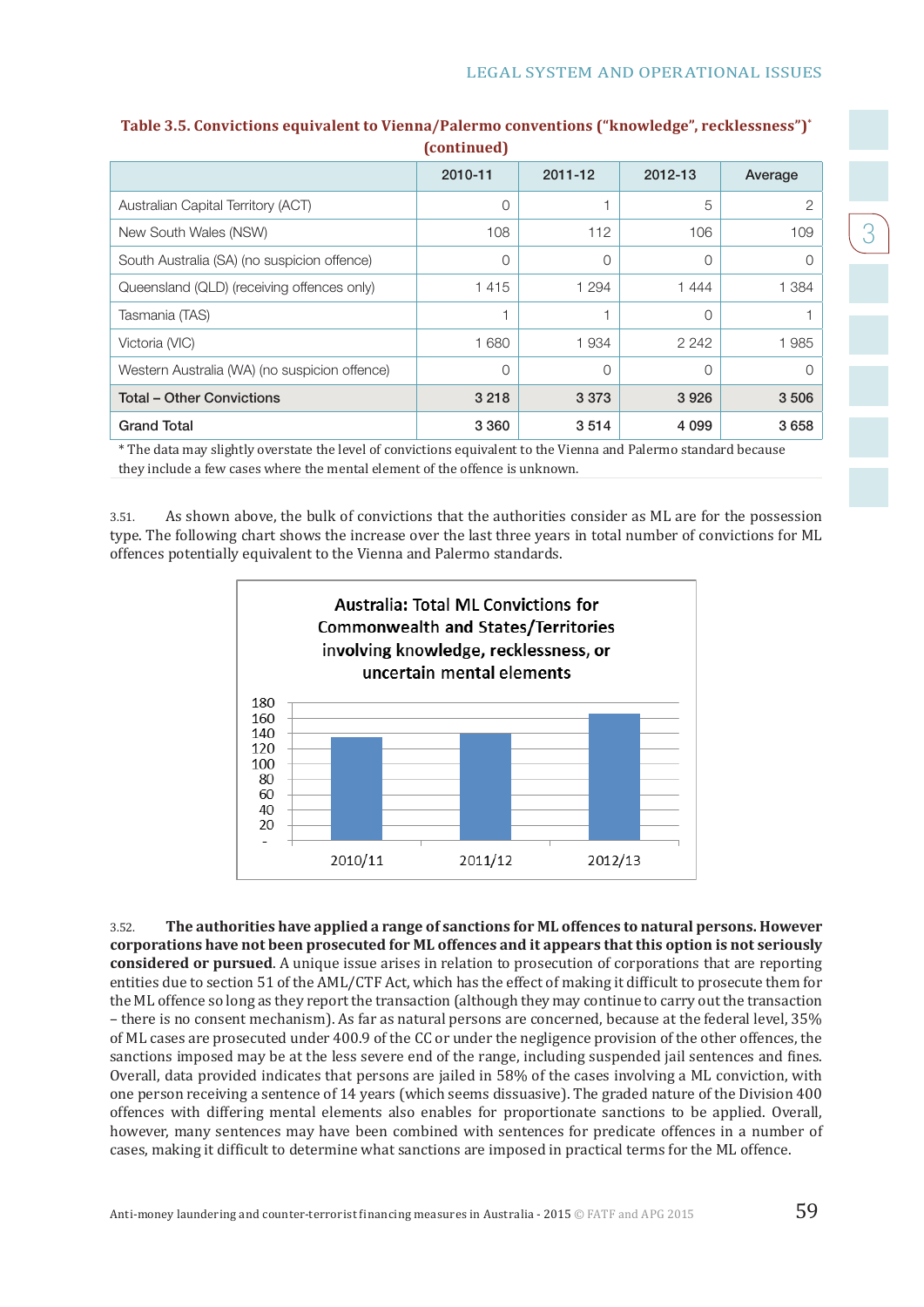3.53. Consolidated statistics for sanctions imposed under Division 400 of the CC are set out in the table below.

|                           | 2010-11       | 2011-12 | 2012-13 | 2013-14 | Total | $\frac{0}{0}$ |
|---------------------------|---------------|---------|---------|---------|-------|---------------|
| Jail                      | 40            | 36      | 31      | 42      | 149   | 58%           |
| Jail (suspended sentence) | 9             | 16      | 18      | 15      | 58    | 23%           |
| Fine                      |               | 6       | 4       | 6       | 17    | 7%            |
| Community service         | $\mathcal{D}$ | 0       | 8       | 5       | 15    | 6%            |
| Recognisance order        | ◠             | 0       | 4       |         | 13    | 5%            |
| Other                     |               | 0       |         | ∩       | 3     | 1%            |

#### **Table 3.6. Sanctions imposed under Division 400 of the CC**

3.54. At the State/Territory level, penalties are relatively light, often resulting in fines for possession or handling type charges. Alternatively, the offences may be combined with the overall sanction for the predicate offence.

3.55. **The Australian authorities apply a range of criminal justice measures to disrupt serious criminal activity, including ML offences.** Such measures are applied whether or not it may be possible to secure a ML conviction. As the stated strategy of the authorities is to consider at an early stage how best to disrupt the criminal activity identified, using any measure available from their 'tool kit' or suite of measures, a ML investigation and prosecution will not necessarily be the chosen remedy, even when possible. The focus may instead be action on the predicate offence, asset recovery proceedings and/or other disruptive action. The assessors recognised that Australia's focus on disruption to combat serious and organised crime was having some effect on these issues. However, they were unable to give it much weight in relation to IO7 as the disruption measures are applied whether or not it may be possible to secure a ML prosecution, and a demonstrable effect on reducing ML activities was also not clear.

#### **Overall conclusions on Immediate Outcome 7**

3.56. Overall, Australia demonstrates some characteristics of an effective system for investigating, prosecuting, and sanctioning ML offences and activities. The focus remains on predicate offences, recovery of proceeds of crime, and disruption of criminal activity rather than on the pursuit of convictions for ML offences or the disruption of ML networks, both at the federal and State/Territory levels. However, in the areas of identified risk, Australia is achieving reasonable results and the increase in the number of ML convictions over recent years is heartening. This demonstrates an increased focus on ML compared to the previous FATF/ APG assessment. It should be relatively easy to achieve a substantial or even high level of effectiveness by:

- **E** expanding the existing ML approach to other (foreign) predicate offences including corruption,
- $\blacksquare$  focussing more on ML within task forces,
- **Definition** being able to demonstrate the extent to which potential ML cases are identified and investigated,
- **addressing investigative challenges associated with dealing with complex ML cases, including those** using corporate structures,
- **pursuing ML charges against legal entities, and**
- **b** by ensuring that all States and Territories focus on substantive type ML.

3.57. **Australia has achieved a moderate level of effectiveness for IO.7.**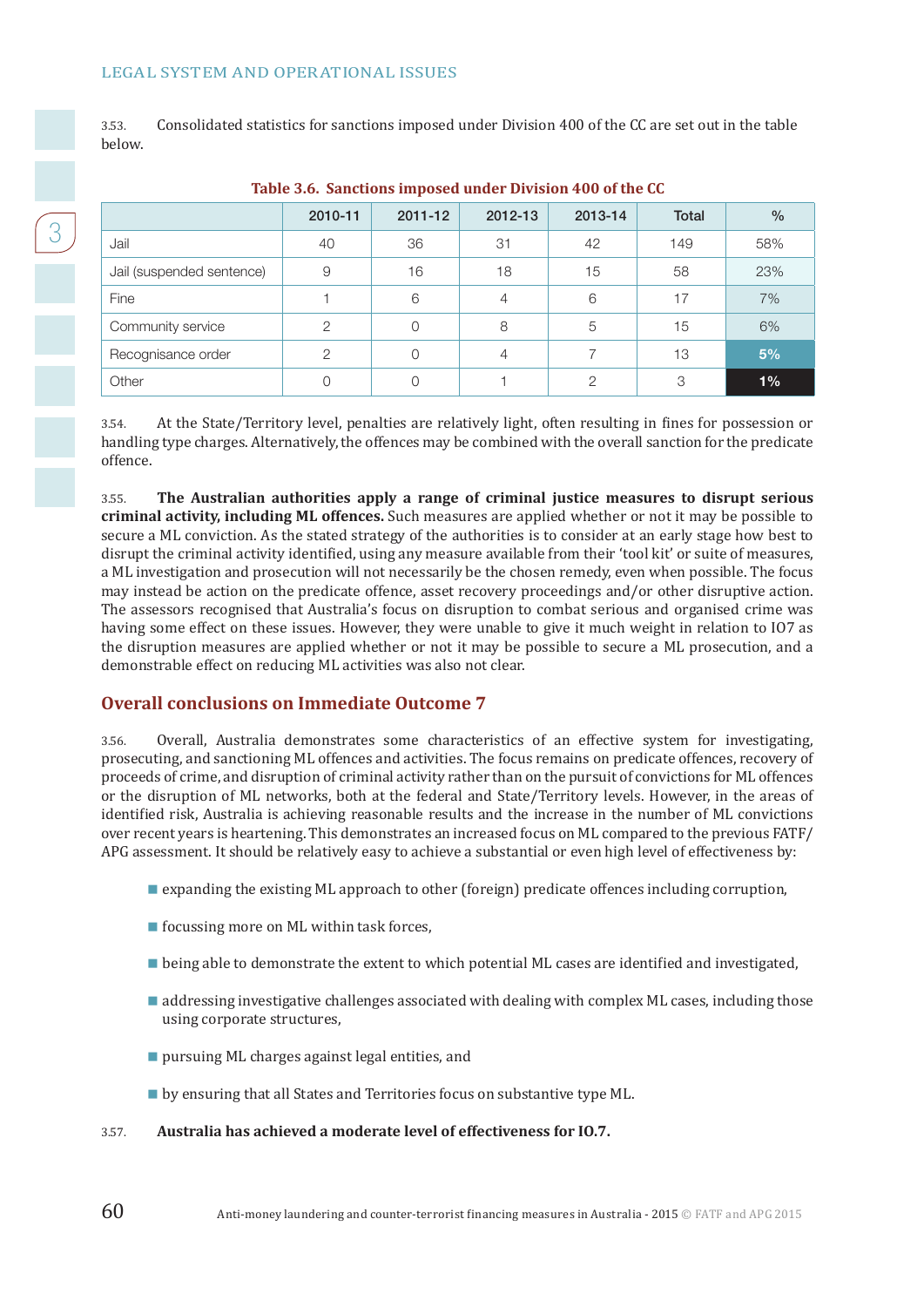### **3.5 Effectiveness: Immediate Outcome 8 (Confiscation)**

3.58. **Confiscation of criminal proceeds, instrumentalities, and property of equivalent value is being pursued as a policy objective in Australia.** Following a general policy review on criminal asset recovery work, the Criminal Assets Confiscation Taskforce (CACT) was established in 2011 and became operational under POCA in January 2012. It has assumed primary responsibility from the CDPP at the federal level for restraint and confiscation of proceeds of crime, except in cases where a conviction is required and no prior restraint order has been obtained. The primary policy objective of CACT is to draw on agency skills to target the criminal economy and take the profit out of crime.

3.59. CACT has been operational under POCA for only two years and aims to take a more proactive approach to litigating proceeds of crime matters and testing the POCA. While it is too early to say whether its efforts are having a marked impact on recovery of proceeds of crime, restraint figures have surged, which is a positive sign. CACT is led by the AFP with around 100 personnel, consisting of forensic accountants, financial investigators, investigators, secondees, and support staff, and supported by over 30 in-house litigation lawyers and litigation assistants in conjunction with the ACC and ATO and the intelligence resources they have at their disposal. As it is not necessary to prove a predicate offence for the purposes of sustaining proceeds of crime action based on ML offences, AFP statistics do not show whether ML cases are based on suspected drug crime or other types of offending. However, based on discussions, most of the focus of the work seems to have been on dealing in proceeds related to drug cases and some fraud activity. Focus on recovery of proceeds of crime arising from, and in connection with, other predicate offences has not been clearly demonstrated, although some recovery action in relation to other predicate offences has taken place. ATO, through Project Wickenby, has targeted recovery of monies from tax crimes. As these recoveries relate to tax administration, they are made in most cases through ATO's taxation powers rather than under POCA

3.60. All States and Territories have conviction and non-conviction based confiscation schemes. The NSW Crime Commission and the Queensland Crime and Corruption Commission in particular, pursue nonconviction based recovery of criminal proceeds as a policy objective. The authorities in Victoria have also been successful in pursuing significant recoveries as a policy objective, but in other States the policy steer and priority is inconsistent.

3.61. **The competent authorities have increased their efforts to confiscate proceeds of crime since the last FATF assessment, with the amounts being restrained and confiscated increasing at the federal level. Overall, however, the figures remain relatively low in the context of the nature and scale of Australia's ML/TF risks and have only modestly increased since the last assessment.** The total value of amounts recovered at the federal level since 2006-2007 has increased from AUD 12.65 million in 2006-2007 to AUD 65.74 million in 2013-2014. The CACT figures are also showing an upward trend in restraint actions, even though few cases have yet progressed to final confiscation or forfeiture orders.

3.62. CACT takes non-conviction based asset recovery proceedings in most cases allowing for a lower civil standard of proof; however cases can become difficult to pursue when complicated company or overseas structures are used. In addition, under POCA the CACT must provide an undertaking to pay damages to the property holder in all actions it commences to restrain and forfeit property. As such, the CACT is required to consider the potential risk and liability prior to commencing proceedings. This requirement can act as a disincentive to take immediate action in complex matters, especially when successful outcomes may be reliant on overseas evidence not to hand or not forthcoming.

3.63. In line with the authorities' overall objective of disruption, a decision may be made by CACT at the outset to refer the case to ATO to consider whether there has been an avoidance of tax and to use its civil tax recovery powers. The authorities advise that currently around 25 - 30% of cases are referred to the ATO by CACT. ATO has made significant recoveries under Project Wickenby on unpaid tax liabilities, including those related to tax crimes, using its tax recovery powers. While this has been an effective means of recovery, the ATO recoveries are not made under proceeds of crime legislation (POCA). AUD 2.7 million has been recovered under POCA powers in connection with Project Wickenby.

3.64. Unexplained wealth orders are available to target the kingpins of serious and organised crime when they cannot necessarily be linked to criminal offences on available evidence, but to date CACT has not used the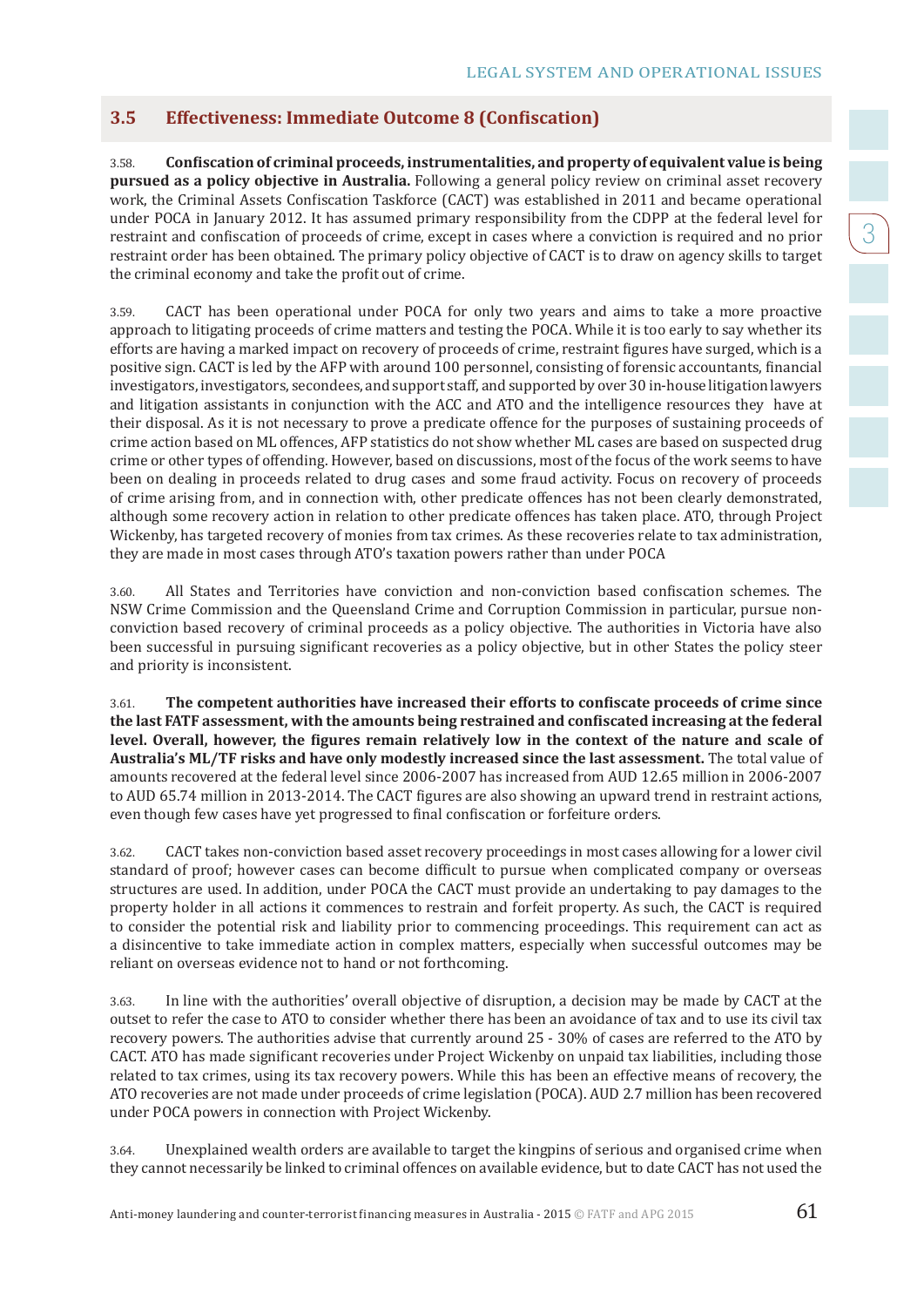powers due to difficulties with the current legislation and no such orders have been obtained. The procedures allow for a reversal of the onus of proof and require defendants to explain how their wealth was accumulated once it is established the defendant has links to general criminal activity. Amendments to the unexplained wealth regime to improve the investigation and litigation of unexplained wealth matters are currently before the federal Parliament.

3.65. CACT has faced challenges in pursuing domestic restraint and confiscation action based on ML involving complex corporate structures and foreign predicate offences where assets are located in Australia. For the latter, the authorities indicated that the challenge is due to the need to obtain foreign evidence and the requirement to give the undertaking as to damages to the property holder if proceedings are commenced. CACT has now begun to work with foreign jurisdictions to register orders obtained abroad under mutual legal assistance procedures against assets identified locally and it has been successful in a few cases to date. CACT aims to continue to process other cases, including cases involving foreign jurisdictional differences, which will require testing before the Australian courts.

3.66. CACT has taken some action to recover proceeds which have been moved outside Australia through requests made under the mutual legal assistance channels. Difficulties have been encountered when funds are located outside Australia, including in investment and boiler room frauds investigated by ASIC. In addition, the authorities do not generally take action under POCA to recover proceeds of crime in fraud cases when there are identified victims, because under POCA, funds recovered are paid into the Confiscated Assets Account and shared with the Australian community to fund anti-crime initiatives. As a result, the authorities do not, as a matter of policy, actively pursue POCA action with a view to restitution of victims, although victims are able to apply to the court during proceeds of crime proceedings to have their interest in property recognised, e.g. through applying for an exclusion or compensation order. Australia does share funds under its sharing program to countries that have provided assistance to Australia in response to mutual legal assistance requests or domestic investigations, and in cases involving restitution of victims abroad.

3.67. As a result of the transfer of the bulk of asset recovery responsibilities, including litigation, to the CACT, the CDPP no longer has specialist litigation resources and personnel for asset recovery work. This is in line with the drop in POCA work now undertaken by the CDPP. As would be expected, CDPP restraint and confiscation figures have declined. CDPP continues with its designated role in cases where a conviction is necessary and no prior restraint order has been obtained.

3.68. At the State and Territory level, comparison of figures for recovery of proceeds of crime is difficult because different jurisdictions take different approaches to data collection. Between 2010-2011 and 2012-2013, Victoria authorities confiscated AUD 54 million in criminal assets (some of which was returned to victims under compensation orders). In the same period, the NSW authorities confiscated assets with a realisable estimated value of around AUD 60.8 million. In NSW and Queensland, the State Crime Commissions pursue non-conviction based confiscation, whilst in other States the DPP takes either criminal or nonconviction based confiscation action. Non-conviction based proceedings are generally not pursued in fraud cases when there is an identified victim, as there is no mechanism to provide restitution to victims and funds are paid into consolidated revenue. The combined recoveries at State/Territory level are about twice the value of recoveries made at the federal level under POCA due to the heavy emphasis on drug related recoveries. Settlement of these cases tends to be more straightforward and less complex than cases undertaken at the federal level by CACT.

3.69. Overall statistics for actual recovery of proceeds, tax liabilities, and instrumentalities of crime are set out in the tables below. A large number of recoveries have been made through ATO but these are recoveries linked to tax evasion under ATO taxation powers, not via POCA recovery powers.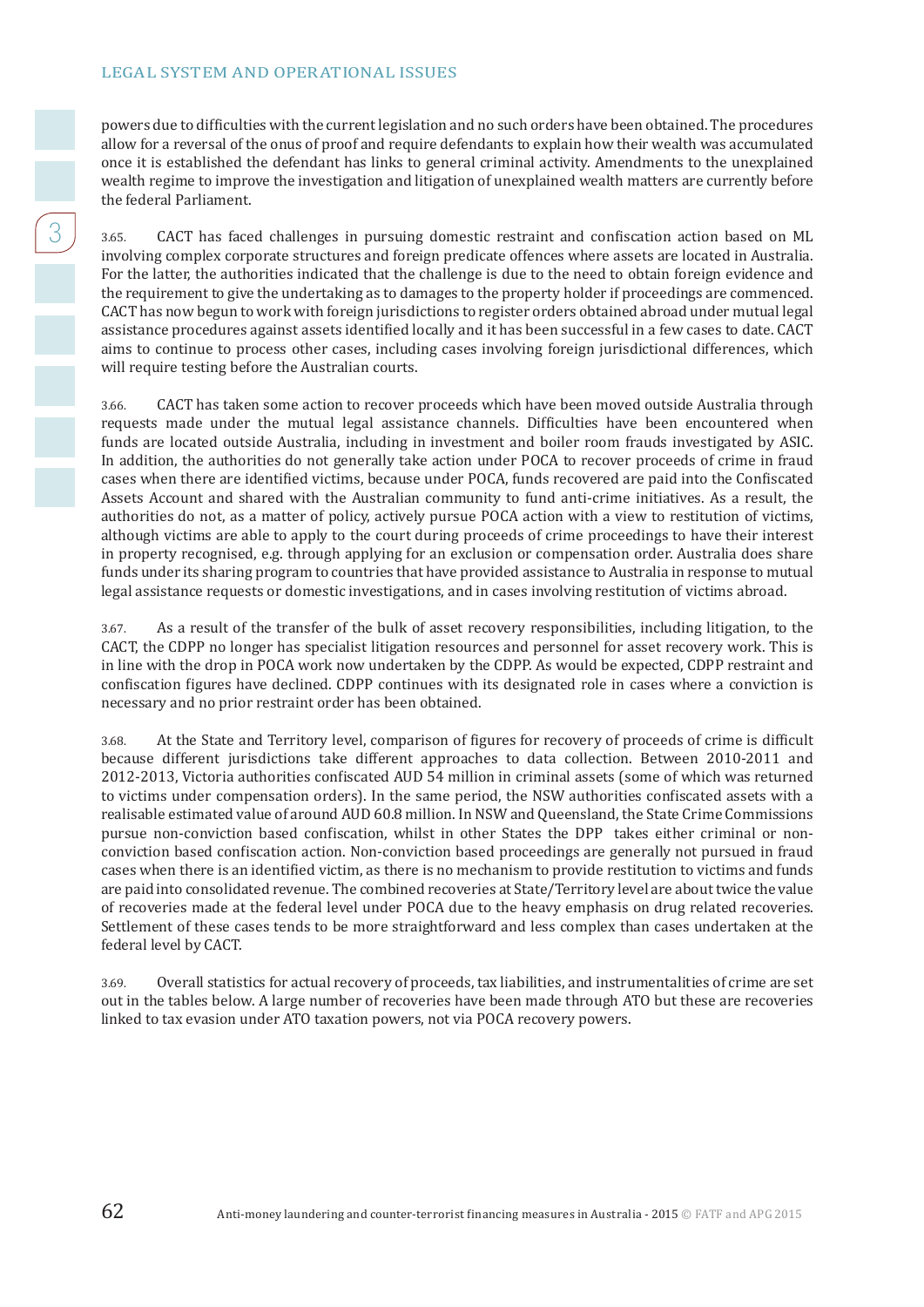$\frac{1}{3}$ 

|                                              | 2009-10 | 2010-11 | 2011-12 | 2012-13 | Average |
|----------------------------------------------|---------|---------|---------|---------|---------|
| Confiscated Proceeds                         |         |         |         |         |         |
| CACT/CDPP                                    | 25.8    | 13.9    | 43.1    | 20.0    | 25.7    |
| States <sup>1</sup>                          | 56.5    | 56.7    | 48.3    | 61.4    | 55.7    |
| Cross-border cash confiscations <sup>2</sup> | n/a     | n/a     | n/a     | n/a     | n/a     |
| Victim restitution <sup>3</sup>              | n/a     | n/a     | n/a     | n/a     | n/a     |
| <b>Total Confiscated Proceeds</b>            | 82.3    | 70.6    | 91.4    | 81.4    | 81.4    |

#### **Table 3.7. Confiscation of proceeds of crime (in AUD millions)**

**Notes**

1. Some States report value of orders obtained rather than assets confiscated

2. Australia was unable to provide information on the value of cross-border related confiscations

3. Australia was unable to provide information on the value of compensation orders issued to victims

3.70. Separate from the confiscation of proceeds of crime collections, ATO made the following tax collections (in AUD million) in respect to serious non-compliance audits. These figures include results from Project Wickenby and non-Wickenby activities which relate to the tax implications of organised crime work.

#### **Table 3.8. Total tax collections: ATO's Serious Non Compliance Audits**

| Year    | Tax liabilities collected (in AUD millions) |
|---------|---------------------------------------------|
| 2012-13 | 91.24                                       |
| 2011-12 | 119.83                                      |
| 2010-11 | 109.50                                      |
| 2009-10 | 81.90                                       |

3.71. The Australian authorities regularly make large seizures of drugs due to the size of the domestic drug market and the prevalence of drug offending. The table below sets out the quantum of drugs seized annually:

#### **Table 3.9. Quantum of drugs seized\***

| Year      | Amount (in kilograms) |
|-----------|-----------------------|
| 2012-2013 | 19628                 |
| 2011-2012 | 23 802                |
| 2010-2011 | 9 3 5 8               |
| 2009-2010 | 7851                  |

\* The estimated whole sale value of the seized drugs would have been AUD 438 million (2009- 2010); 782 million (2010-2011); 1.01 billion (2011-2012); and 2.67 billion (2012-2013).

3.72. The following table provides information on the values of money recovered as provided to the AFP by the Australian Financial Securities Agency, which operates the Confiscated Assets Account in its capacity as the Official Trustee for the purposes of the POCA. Amounts recovered relate to orders made by the AFP and CDPP3 .

<sup>3</sup> The payments into the Confiscated Assets Account are less costs and fees incurred by the Official Trustee in realising the property.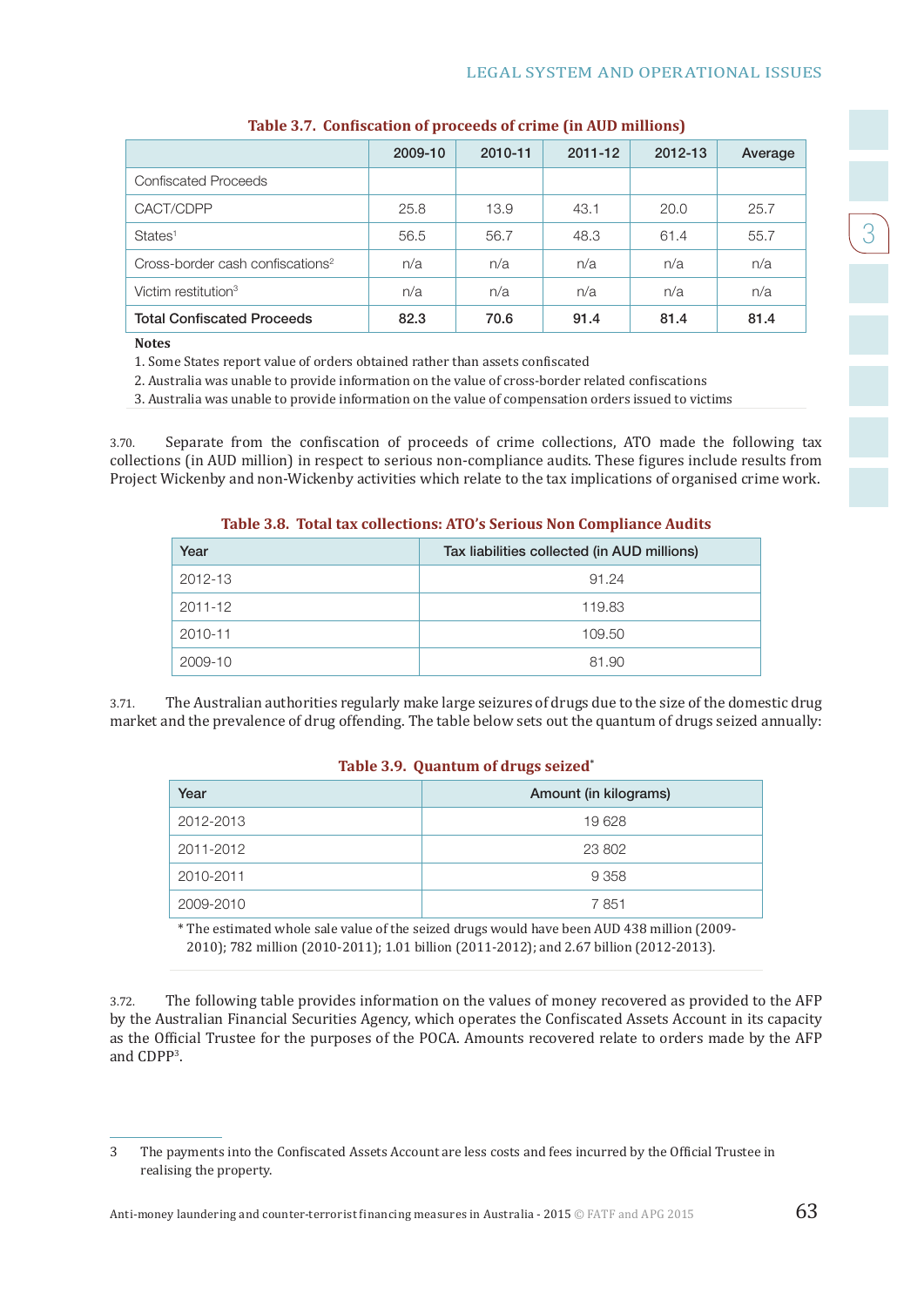| <b>Financial Year</b>                            | Total amount (in AUD) |  |  |  |
|--------------------------------------------------|-----------------------|--|--|--|
| 2013-14                                          | 65 759 185.26         |  |  |  |
| 2012-13                                          | 20 033 263.34         |  |  |  |
| $2011 - 12$                                      | 43 095 166.75         |  |  |  |
| 2010-11                                          | 13 948 991.37         |  |  |  |
| 2009-10                                          | 25 843 496.07         |  |  |  |
| 2008-09                                          | 16 669 702.61         |  |  |  |
| 2007-08                                          | 19 014 501.93         |  |  |  |
| 2006-07                                          | 12 657 119.95         |  |  |  |
| * Sections 47, 48, 49, 92, 116 & 134 of the POCA |                       |  |  |  |

#### **Table 3.10. POCA: Amounts recovered into the Confiscated Assets Account from Forfeiture Orders and PPOs\* for the period 2006-07 to 2013-14**

3.73. No comprehensive information was available to assess the whole system involved in restraint and confiscation of assets, except in relation to the CDPP and CACT. These statistics on applications for restraint and forfeiture orders, together with a comparison against property actually confiscated (i.e. recovered), are set out in the table below.

|                                                                        | 2009-10 | 2010-11 | 2011-12 | 2012-13 | Average |
|------------------------------------------------------------------------|---------|---------|---------|---------|---------|
| Number of freezes, seizures, &<br>other restraints                     | 44      | 48      | 191     | 228     | 128     |
| Value of assets frozen, seized, or<br>restrained (AUD millions)        | 21.1    | 42.9    | 116.7   | 62.5    | 60.8    |
| Average value (AUD)                                                    | 480 680 | 894 717 | 611 060 | 274 123 | 476 142 |
| Number of forfeiture, pecuniary<br>penalty, etc., orders               | 142     | 126     | 144     | 86      | 125     |
| Value of forfeiture, pecuniary<br>penalty, etc., orders (AUD millions) | 25.4    | 24.2    | 75.6    | 25.3    | 37.6    |
| Average value (AUD)                                                    | 179 186 | 191 912 | 524 706 | 293 659 | 302 084 |
| Value of confiscations (AUD<br>millions)                               | 25.8    | 13.9    | 43.1    | 20.0    | 25.7    |
| Relative to restraint                                                  | 122%    | 32%     | 37%     | 32%     | 42%     |
| Relative to orders                                                     | 102%    | 58%     | 57%     | 79%     | 68%     |

#### **Table 3.11. Restraint and confiscation of assets in relation to the CDPP and CACT**

3.74. Funds paid from the Confiscated Assets Account for sharing with foreign governments and entities under sharing arrangements are set out in the table below. The significantly higher figure for 2013-14 relates to a case involving the repatriation of funds to a trustee in bankruptcy overseas for compensation of victims.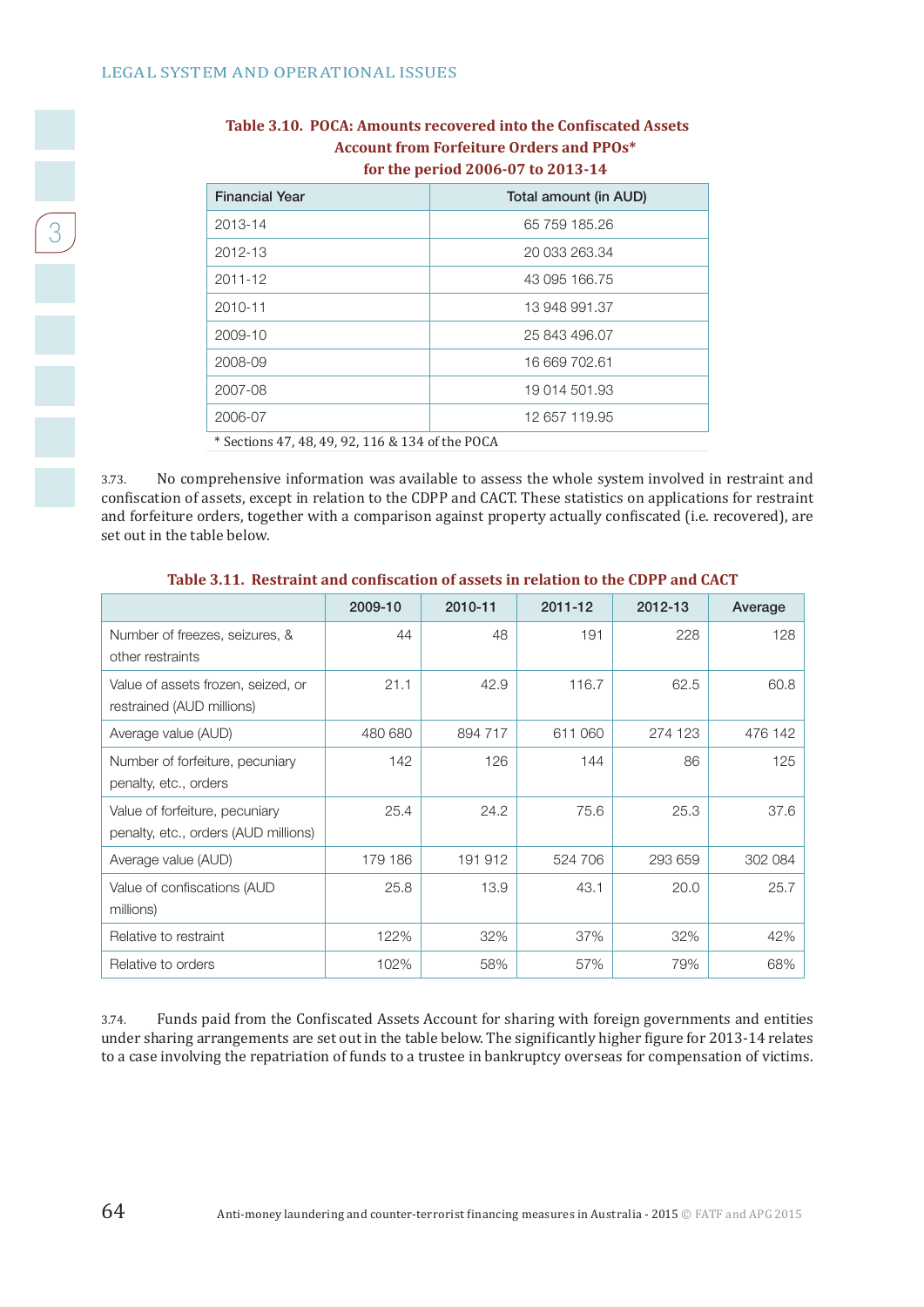$\begin{bmatrix} 3 \end{bmatrix}$ 

| Year        | Sharing with foreign governments and<br>entities (in AUD) |
|-------------|-----------------------------------------------------------|
| 2013-14     | 44 600 000                                                |
| 2012-13     | 0.00                                                      |
| $2011 - 12$ | 0.00                                                      |
| 2010-11     | 0.00                                                      |
| 2009-10     | 4 653 907                                                 |
| 2008-9      | 280 446                                                   |
| 2007-8      | 3 860 000                                                 |
| 2006-7      | 4 015 348                                                 |

#### **Table 3.12. Funds paid from the Confiscated Assets Account for sharing with foreign governments and entities under sharing arrangements**

3.75. **Australia is taking some steps to target the cross-border movement of cash and BNIs. However the authorities were unable to provide information about how much of the detected cash is seized or confiscated, and insufficient action is taken to investigate significant declarations***.* All persons entering or leaving the country are required to declare whether they are carrying more than AUD 10 000 in currency. In 2012-13, ACBPS detected 308 cases of undeclared cash amounting to about AUD 7.6 million and subsequent seizures are continuing to grow in overall size and value. In 2013-14, there were 430 detections totalling AUD 16 710 909. Around two thirds of these cases involve incoming movements. Fines are issued in cases of undeclared movements over the limit and in serious cases the matters are referred to AFP for further investigation and prosecution. In 2013-14, 167 fines were imposed and 14 individuals were convicted of offences relating to failing to declare cash. Cases of airlines employees transporting significant sums of money have been prosecuted and imprisoned for ML offences and the proceeds seized and confiscated.

3.76. All declarations made at border points and collected by ACBPS are filed with AUSTRAC. If significant sums are declared and an ACBPS officer develops a reasonable suspicion, such as where there is targeted intelligence indicating laundering, they would actively question the traveller. However, it is not clear whether travellers declaring significant sums are questioned in all circumstances. Nor are declarations of significant sums actively reviewed, investigated, or profiled by AUSTRAC when automatically passed on from ACBPS.

3.77. Statistics on border cash detections by ACBPS are set out in the table 3.13 below and demonstrate a recent improvement in the number of detections of undeclared cash.

3.78. **Australia's confiscation efforts are consistent with primary risk identified in the NTA to the extent the majority of assets recovered to date have flowed from the drugs trade and also from tax evasion. Australia is also at significant risk of an inflow of illicit funds from persons in foreign countries who find Australia a suitable place to hold and invest funds, including in real estate.** Cash non-declarations/seizures at border points also indicate illicit funds are entering Australia. The authorities do not appear to be investing serious effort in mitigating this risk, including when foreign predicate offences may be involved.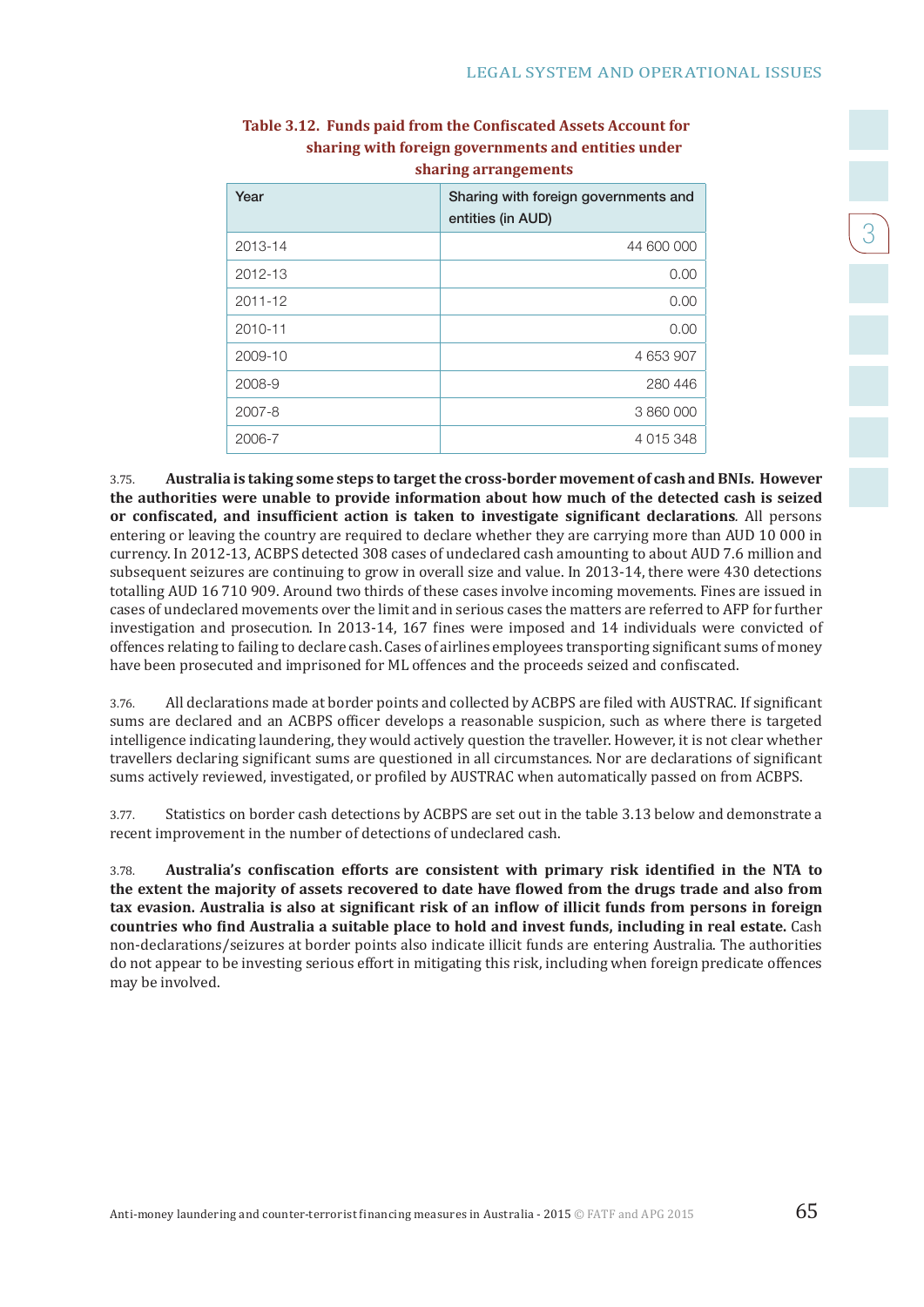| <b>Border Cash Detections</b>        | 2011-12       | 2012-13       | 2013-14        | Average       |
|--------------------------------------|---------------|---------------|----------------|---------------|
| Number of cash<br>detections         |               |               |                |               |
| - incoming                           | 225           | 230           | 300            | 251           |
| - outgoing                           | 54            | 78            | 130            | 87            |
| <b>Total Cash Detections</b>         | 279           | 308           | 430            | 339           |
| Number of fines imposed              | 82            | 107           | 167            | 119           |
| Fines as percentage of<br>detections | 29%           | 35%           | 39%            | 35%           |
| <b>Total value</b>                   | AUD 5 478 165 | AUD 7 656 212 | AUD 16 710 909 | AUD 9 948 428 |
| <b>Average Value</b>                 | AUD 19 635    | AUD 24 858    | AUD 38 862     | AUD 28 397    |

#### **Table 3.13. border cash detections by ACBPS**

#### **Overall conclusions on Immediate Outcome 8**

3.79. Overall, Australia demonstrates some characteristics of an effective system for confiscating the proceeds and instrumentalities of crime. The framework for police powers and provisional and confiscation measures is comprehensive and is being put to good use by the CACT, which is showing early signs of promise as the lead agency to pursue confiscation of criminal proceeds as a policy objective in Australia. At the State/ Territory level, the focus has remained primarily on recovery of proceeds of drugs offences. The quantum of proceeds confiscated is relatively low in the context of Australia's ML/TF risk and has only increased modestly since the last FATF assessment, which suggests that criminals retain much of their profits.

#### 3.80. **Australia has achieved a moderate level of effectiveness for IO.8.**

#### **3.6 Recommendations on legal system and operational issues**

3.81. The following recommendations are made in relation to the legal system and operational issues:

#### *Financial intelligence (IO.6)*

- **The authorities should develop a comprehensive long-term plan for law enforcement to improve** the use of AUSTRAC information to increase the number of ML/TF and financial investigations, and to increase the commitment to fight these crimes. In the short term, this should include setting performance indicators.
- $\blacksquare$  The authorities should earmark funds to establish financial crime/ML/TF operational teams within AFP and state police forces, and be committed to keep these funds / operational teams in place for a longer time.
- AUSTRAC should better tailor its information to the needs of its users (outside the context of joint task forces).
- AUSTRAC should (be enabled to) increase the number of sources of information available in its database, for example (but not limited to) criminal conviction records.

#### *ML investigations and prosecutions (IO.7)*

More emphasis should be placed on the detection, prosecution and punishment of ML offences (not

 $\begin{array}{|c|c|c|}\n\hline\n3\n\end{array}$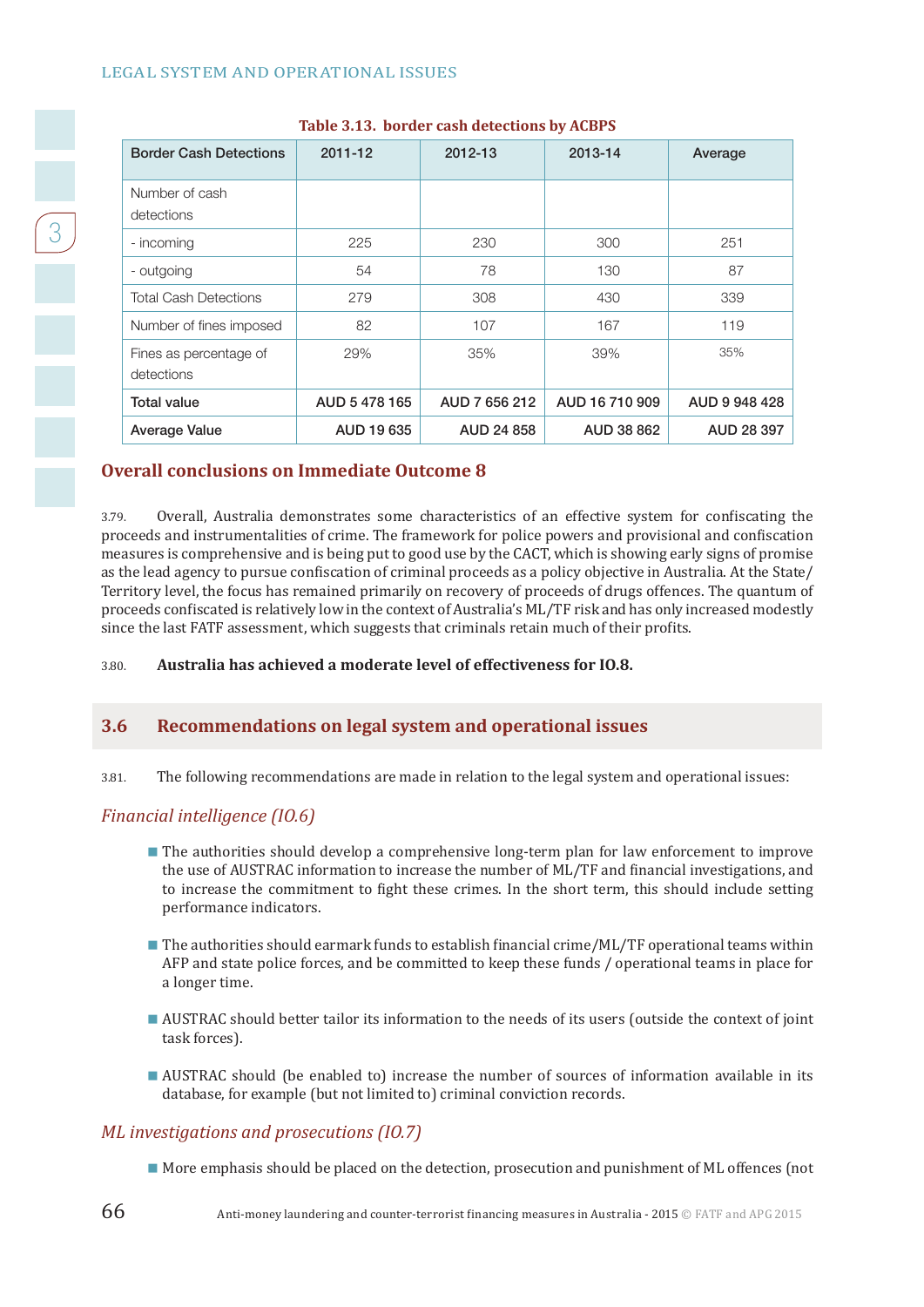only the disruption of predicate criminal activity) to dissuade potential criminals from carrying out proceeds generating crimes and ML, both at the federal and even more so at the State/Territory level.

- Authorities should pro-actively monitor the extent to which potential ML cases are identified and investigated and should address investigative challenges associated with dealing with complex ML cases, including those using corporate structures.
- ML cases involving other predicate offences where there is risk, should be proactively pursued, alongside the existing emphasis on drugs and fraud cases, and all States and Territories should focus on substantive type ML offences.
- **Self-laundering offences should continue to be charged where appropriate, and more investigations** and prosecutions for foreign predicate ML offences, including proceeds of foreign corruption, should be pursued.
- **Consideration should be given to imposing ML sanctions on corporations in suitable cases.**
- Authorities should consider harmonising State and Territory level ML offence provisions with the federal provisions to improve effectiveness of the State and Territory offences e.g. by inclusion of deeming provisions similar to those in the federal legislation.

#### *Confiscation (IO.8)*

- **More emphasis should be placed on the confiscation of proceeds of crime reflecting the identified** risks from all major revenue generating offences (including fraud and corruption) to increase the volume of confiscation cases to make crime unprofitable, at both the federal and State/Territory level.
- CACT is encouraged to continue its positive action to date to pursue restraint and forfeiture orders, including in difficult cases.
- The authorities should enhance their capabilities to pursue restraint and confiscation action based on ML involving complex corporate structures, foreign predicate offences, and investment frauds where assets are located in and outside Australia.
- State and Territory law enforcement should expand their primary focus beyond recoveries relating to drug offending.
- **The authorities should give consideration to allowing restitution of victims of crime under POCA.**
- **The authorities should take proactive steps to investigate declarations of cross-border movements** of significant amounts of cash, which may be an indicator of proceeds of foreign predicate offences being laundered in Australia.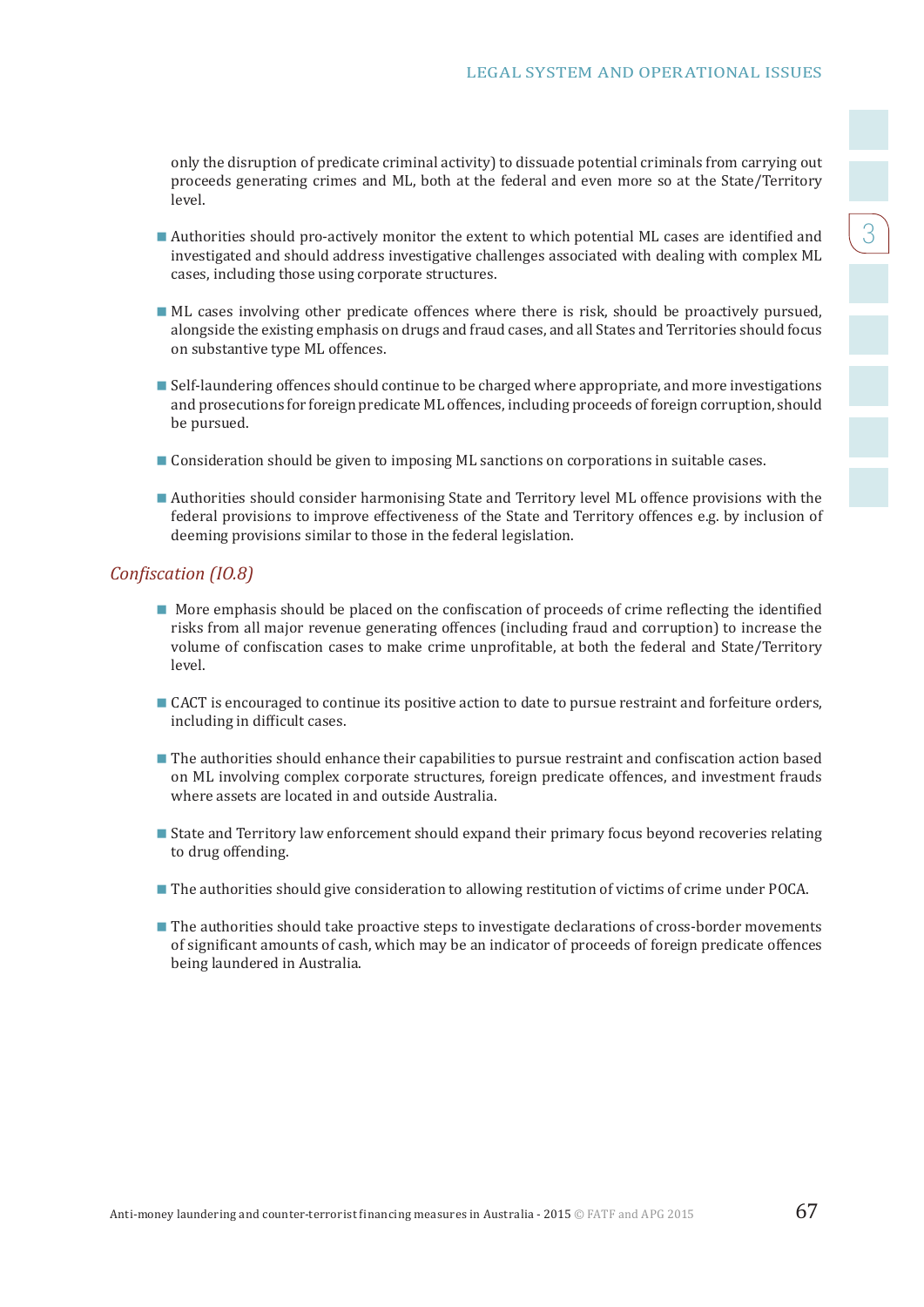## **Recommendation 3 – Money laundering criminalisation**

a3.1. Australia was rated largely compliant for Recommendation 1 and Recommendation 2 (ML offence). The main shortcomings that were noted at the time related to lack of effectiveness, and the less than compliant (implementation of the) criminalisation of ML at the State and Territory level. ML is criminalised at the federal and the State/Territory level. This section focuses primarily on the federal level.

a3.2. **Criteria 3.1 and 3.11 –** ML is criminalised under Division 400 of the federal *Criminal Code Act 1995* (the Criminal Code, or CC). Vienna Article 3(1) (b) and (c) and Palermo Article 6(1) have been implemented (section 400.2 CC covers receipt, possession, concealment, disposal, import, export and engaging in banking transactions, which also covers transfer, conversion , disguising, and acquisition). Participation, association or conspiracy, aiding and abetting, counselling or procuring, incitement and conspiracy are all covered under part 2.4 of the CC (attempt, complicity and common purpose, joint commission, commission by proxy, incitement and conspiracy). Knowledge is required (beliefs, recklessness or negligence), although section 400.9 CC separately criminalises "dealing in property reasonably suspected to be proceeds of crime".

a3.3. **Criteria 3.2 and 3.3 –** The CC applies a threshold approach, with predicate offences for ML comprising all indictable offences—i.e. those offences whose penalty is a minimum of 12 months imprisonment (section 400.1 CC and section 4G *Crimes Act 1914*). An extensive overview was provided by the authorities, a sufficient range of offences within each of the categories of offences are criminalised under Australian criminal law, either at the Commonwealth level, or at the State level/Territory. Federal predicate offences are predicates for the federal ML offence, and State/Territory predicate offices are predicates for State/Territory and federal ML offences.

a3.4. **Criterion 3.4 –** The definitions of 'proceeds of crime' and 'property' in section 400.1 CC extend to any money or other property that is wholly or partially derived or realised, directly or indirectly, by any person from the commission of an offence that may be dealt with as an indictable offence. Property is defined as real or personal property of every description, whether situated in Australia or elsewhere and whether tangible or intangible, and including an interest in any such real or personal property. This includes financial instruments, cards and other such items regardless of whether they have intrinsic value.

a3.5. **Criterion 3.5 –** Section 400.13 CC explicitly provides that that the prosecution does not need to establish that a particular offence has been committed, or that a particular person committed an offence in relation to the money or property, in order for those assets to be considered proceeds of crime. The prosecution must, however, prove beyond reasonable doubt that the proceeds are either the proceeds of a crime, or are intended to become, or are at risk of becoming, an instrument of crime.

a3.6. **Criterion 3.6 –** The definitions of "proceeds of crime" and "instruments of crime" both cover crimes against laws of a foreign country.

a3.7. **Criterion 3.7 –** Sections 400.1 and 400.2 CC formally apply to persons that commit the predicate offence. However, case law has limited the ability to charge both for the predicate offence and for selflaundering where the criminality of the ML offence is completely encompassed by the criminality of the predicate offence (e.g. the decisions of the New South Wales Court of Criminal Appeal in *Nahlous v R* (2010) 201 ACrimR 150; *Thorn v R* (2010) 198 ACrimR 135; *Schembri v R* (2010) 28 ATR 159). This has led to the issuing of a litigation instruction (number 10 of May 2013) that restricts the use of the self-laundering provisions in line with case law.

a3.8. **Criterion 3.8 –** Intent and knowledge (belief, recklessness, negligence) must normally be proven (sections 5.2 and 5.3 CC) but can be inferred from objective factual circumstances. Under section 400.9 CC (reasonably suspected proceeds), a range of possible examples of such circumstances is given which will satisfy the offence provision. Section 400.9 carries a lower penalty. All other sections require knowledge and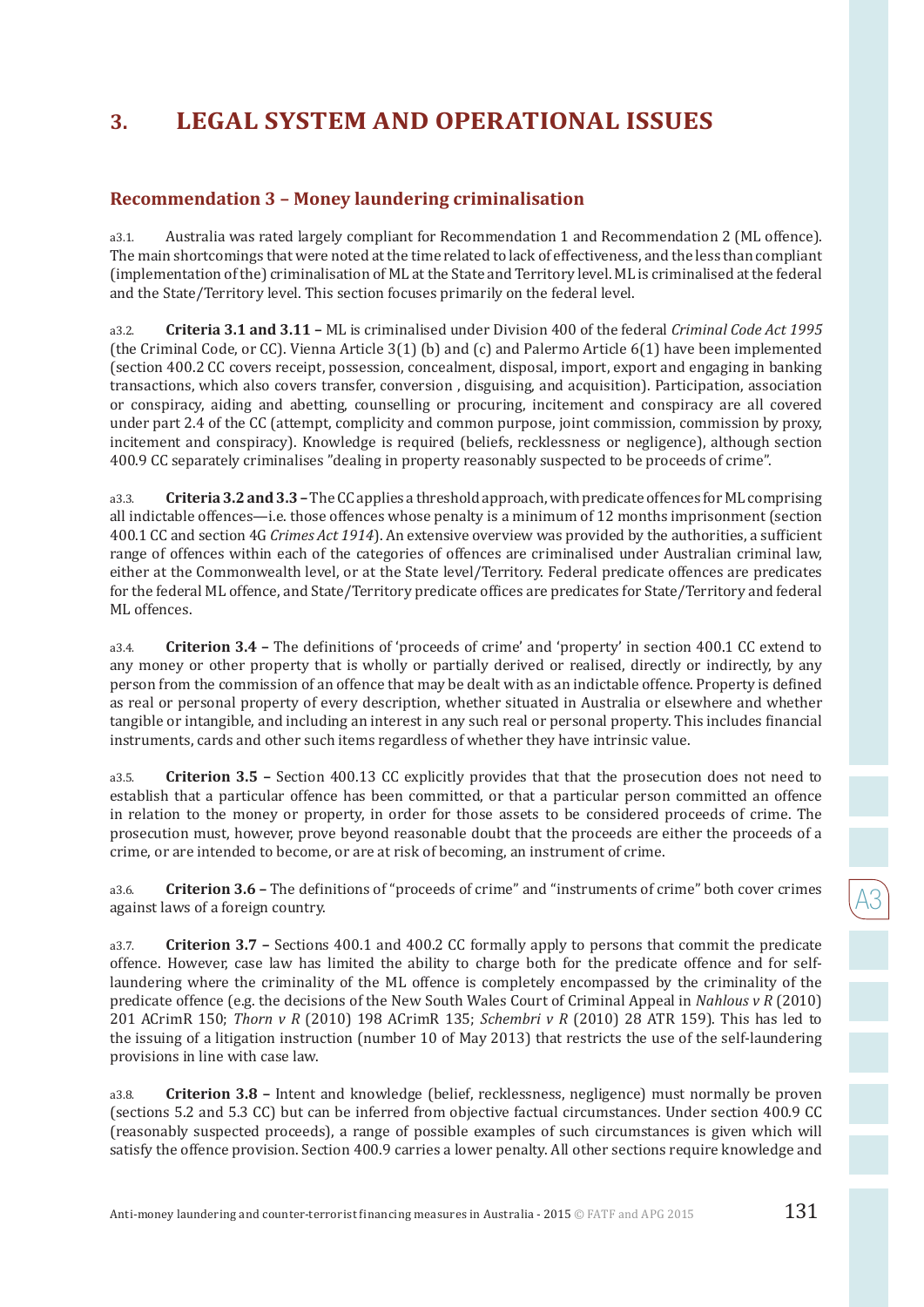intent to be proven. Absolute liability applies to the value of the property laundered, but mistake of fact as to the value of the property can be a defence to the particular offence charged (but not the lesser offence).

a3.9. **Criterion 3.9 –** CC Division 400 provides for different charges for different monetary thresholds (amounts involved), with the maximum penalties also differing depending on the level of fault (intention, knowledge, recklessness, negligence and reasonable suspected proceeds). This allows for proportionate sanctioning. Sanctions for natural persons range from 25 years imprisonment and/or AUD 255 000 (intentionally laundering AUD 1 million or more), to a fine of AUD 1 700 (negligence, laundering less than AUD 1 000). These sanctions are dissuasive.

a3.10. **Criterion 3.10 –** Part 2.5 CC sets out the general principles, physical and fault elements of corporate criminal responsibility. Section 12.1 provides that the Criminal Code applies to bodies corporate in the same way as it does to natural persons (the term corporate body means legal person), and section 4B of the Crimes Act enables a fine to be imposed for offences that only specify imprisonment as a penalty. Section 12.3 indicates that to prove intention, knowledge or recklessness, the fault element must be attributed to a body corporate that expressly, tacitly or impliedly authorised or permitted the commission of the offence. This could be done by proving that the body corporate's board of directors, or high managerial agent, intentionally, knowingly or recklessly carried out the relevant conduct, or expressly, tacitly or impliedly authorised or permitted the commission of the offence; proving that a corporate culture existed within the body corporate that directed, encouraged, tolerated or led to non-compliance with the relevant provision; or proving that the body corporate failed to create and maintain a corporate culture that required compliance with the relevant provision.

a3.11. Sentencing is based on a formula from imprisonment to financial penalty, all based on sections 4AA(1), 4B(2), and 4B(3) of the Crimes Act. This means that the maximum penalties for legal persons under Division 400 of the CC range from a fine of AUD 1 275 000 (intentionally laundering AUD 1 million or more) to AUD 8 500 (negligent laundering less than AUD 1 000).

### *Weighting and Conclusion*

#### a3.12. **Recommendation 3 is rated compliant.**

## **Recommendation 4 - Confiscation and provisional measures**

a3.13. In its 3<sup>rd</sup> assessment, Australia was rated compliant for Recommendation 3 (confiscation and provisional measures). Most confiscation action is brought under the *Proceeds of Crime Act 2002* (POCA), although each State and Territory has its own complementary system. This section focuses primarily on the federal level.

a3.14. In addition to what is required by Recommendation 4, authorities can also issue non-conviction based forfeiture orders which are decided upon a civil standard and directed at persons, property, or equivalent value (sections 47, 49 and 116 POCA). Property-based civil forfeiture orders apply to any suspected indictable offence, foreign offence, or offence of "Commonwealth concern", while those directed at a person or equivalent value can be applied for a suspected "serious offence" (defined as an indictable offence punishable by 3 or more years' imprisonment plus other conditions). Finally, unexplained wealth orders (section 179A-T POCA) could be issues that would require a person to pay an amount equal to a portion of the person's total wealth if the person cannot satisfy the court that the money is not derived from certain offences.

a3.15. **Criterion 4.1 –** The POCA has broad provisions to confiscate (referred to as "forfeiture" in POCA) proceeds of crime. Part 2-2 (section 48) covers conviction-based forfeiture orders that apply to all indictable offences (i.e. those with 1 year imprisonment or more), which includes ML, TF, and predicate offences. Corresponding value is also covered through Part 2-4 POCA (section 116), where a pecuniary penalty order (fine) can be issued for the value of the benefits from the unlawful activity. POCA (section 329) defines proceeds and instruments of crime. Property is proceeds of an offence, located anywhere, if it is wholly or partially, directly or indirectly derived or realised from the commission of an offence. Property is an instrument of an offence if the property, located anywhere, is used or intended to be used in, or in connection

 $\overline{A3}$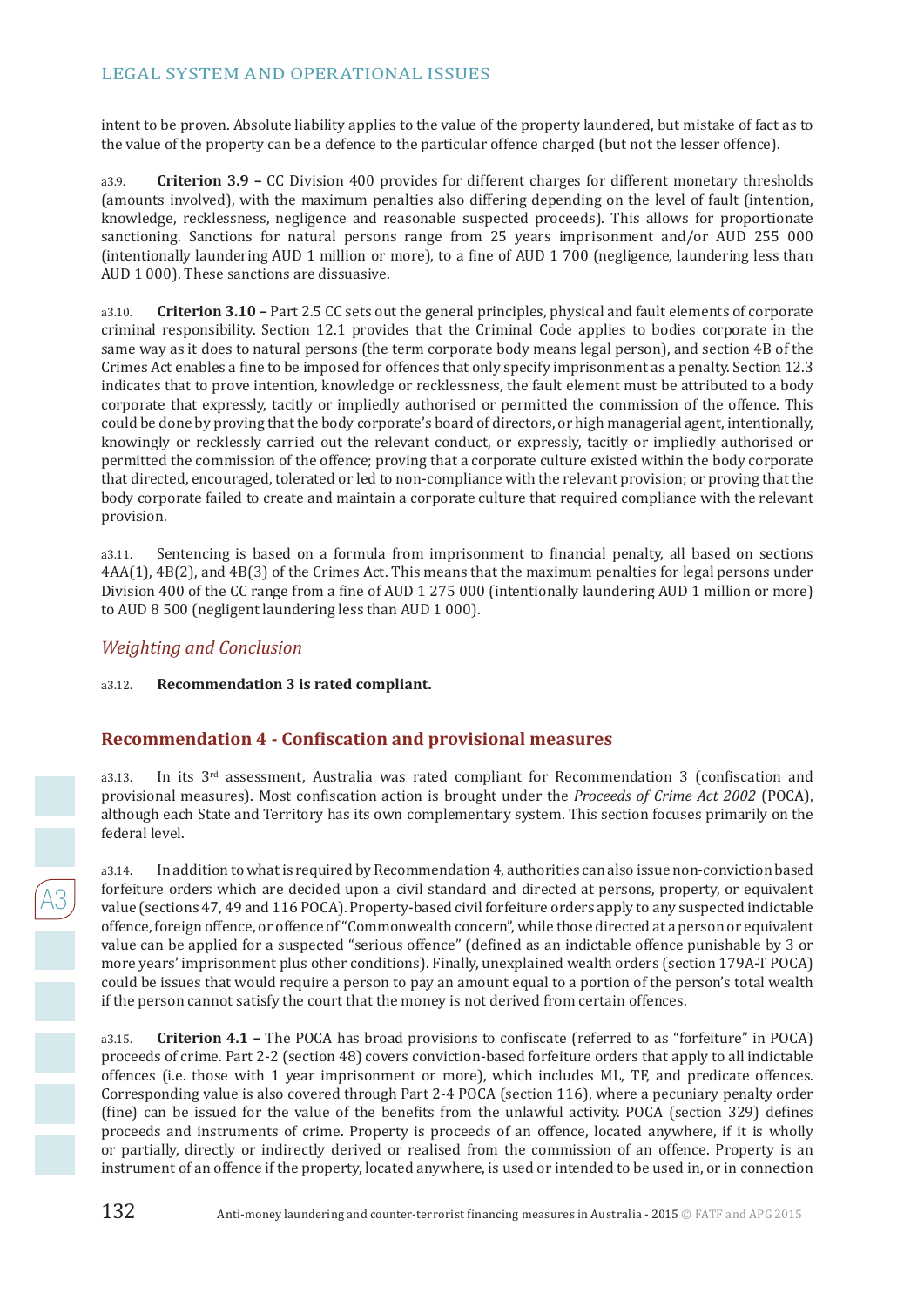with, the commission of an offence. Property remains proceeds or instrumentality of crime even after transfer or exchange, except when the property is acquired by a bona fide third person or is inherited (section 330).

a3.16. **Criterion 4.2 –** Provisional measures are covered under Parts 2-1A (freezing orders, which apply to financial accounts) and 2-1 POCA (restraining orders, which apply to property) and can be executed on the basis of a reasonable suspicion or conviction. Property can be restrained when a person is charged with an indictable offence (section 17), suspected of committing a serious offence (section 18), or when property is suspected to be the proceeds of an indictable offence (section 19). In addition to the regular investigative measures that are used to investigate offences and that can lead to the application of provisional measures and confiscation (see Recommendation 31), Chapter 3 POCA provides for examination orders, production orders (also for financial institutions relating to accounts and transactions, also over particular periods, and search and seizure of tainted property or evidential material). Section 36 of POCA enables the court to set aside a disposition or dealing with property, which contravenes a restraining order when that disposition or dealing was either not for sufficient consideration or was not in favour of a person acting in good faith.

a3.17. **Criterion 4.3 –** Rights of bona fide third parties are protected through sections 29 and 29A POCA, which enable a person whose property is the subject of a restraining order to have his or her property excluded from that order. Sections 69, 72, 73, 77, 81, 94, 94A, 99, 107, and 179L of POCA are also relevant.

a3.18. **Criterion 4.4 –** Chapter 4 POCA contains the procedural provisions relating to the management of property, the provision of legal assistance and how confiscated property can be used. The Australian Financial Security Authority (AFSA) is responsible for securing, managing and realising restrained property. Part 4-1 sets out the powers and duties of AFSA which include how it may deal with controlled property. All confiscated money, and the funds derived from the sale of confiscated assets, is placed into the Confiscated Assets Account which is managed by AFSA. Money and assets that are forfeited can only be used for purposes specified in POCA (shared with other jurisdictions in case of joint investigations, the States or Territories). Funds can also be used for local crime prevention, law enforcement, drug treatment and diversionary measures.

#### *Weighting and Conclusion*

a3.19. **Recommendation 4 is rated compliant.**

## **Operational and Law Enforcement**

#### **Recommendation 29 - Financial intelligence units**

a3.20. Australia was rated compliant for Recommendation 26 (FIU). Since Australia's last mutual evaluation, the FATF Standards on FIUs have been significantly strengthened by imposing new requirements which focus, among other issues, on the FIU's strategic and operational analysis functions, and the FIU's powers to disseminate information upon request and request additional information from reporting entities.

a3.21. Australia's FIU is AUSTRAC established in 1989 under the *Financial Transaction Reports Act 1988* (FTR Act) and from 2006 by the AML/CTF Act. AUSTRAC's role as an FIU is discussed under R29. Other functions that AUSTRAC exercises (such as supervision) are discussed elsewhere. The key piece of legislation for AUSTRAC is the AML/CTF Act. However, the FTR Act remains in force as long as its provisions do not contradict the provisions of the AML/CTF Act.

a3.22. **Criterion 29.1 –** The AML/CTF Act confirms the establishment and functions of AUSTRAC AUSTRAC's functions are: "to retain, compile, analyse and disseminate eligible collected information" (sections 209, 210, and 212). "Eligible collected information" comprises all types of reports that reporting entities are required to file with AUSTRAC, as well as other information that AUSTRAC obtains from government bodies and reporting entities upon request.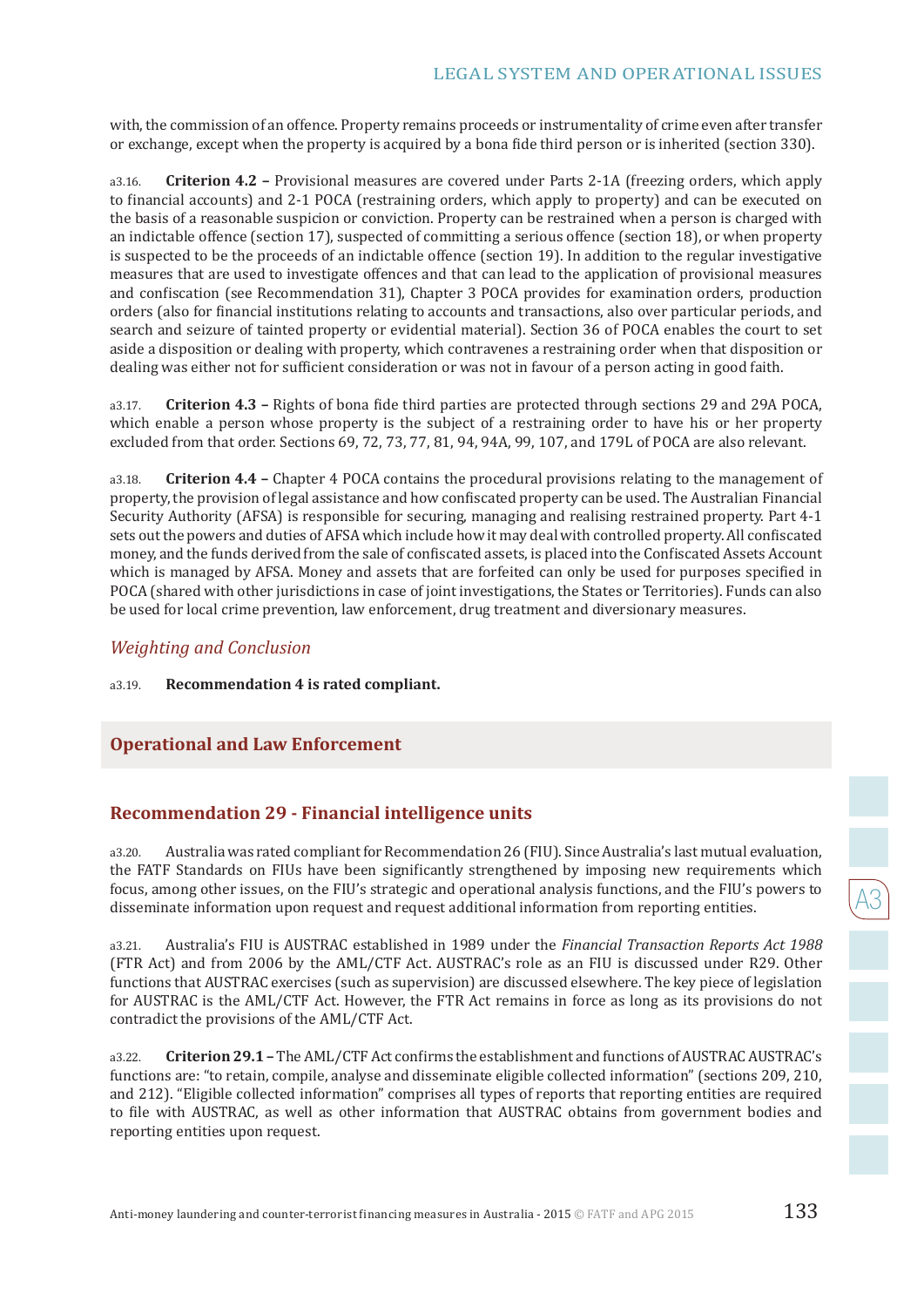a3.23. **Criterion 29.2 –** AUSTRAC is the central agency for the receipt of disclosures filed by reporting entities under both AML/CTF Act and FTR Act. These disclosures include reports of suspicious matters (SMRs), reports of threshold transactions, reports of , IFTIs, compliance reports, reports about physical currency and bearer negotiable instruments (see subsections  $41(2)$ ,  $43(2)$ ,  $45(2)$ ,  $47(2)$ ,  $53(8)$ ) and  $55(5)$ ), as well as reports obliged under the FTR Act-significant cash transactions by cash dealers, reports of significant cash transactions by solicitors, and reports of suspect transactions (SUSTRs) (see sections 3, 7, 15A, and 16).

a3.24. **Criterion 29.3 –** Section 49(1) of the AML/CTF Act enables AUSTRAC to collect further information from any reporting entity or even any other persons (legal or natural) once an SMR has been filed by a reporting entity. This goes beyond the standard, which only requires that FIUs can obtain and use additional information from any reporting entities. Other databases are not integrated into AUSTRACs analytical tool (except for the electoral role). AUSTRAC can gather information from the AFP, ACBPS, ACC, Immigration and public company information database (including the public ASIC database database), other commercial services (including World Check) and State/Territory Police where AUSTRAC staff are posted.

a3.25. **Criterion 29.4 –** AUSTRAC's Operations Division is responsible for both operational and strategic analysis. Concerning operational analysis, AUSTRAC employs automated analysis systems to categorise reports of suspicious matters based on a series of rules which are defined and continually reviewed by AUSTRAC in collaboration with its partner agencies. These rules enable AUSTRAC's automated system to identify those reports which relate to specific key risks, for potential further analysis by AUSTRAC (intelligence reports). Intelligence reports are shared with other agencies, spontaneously or upon request. Partner agencies also have direct access to all information in the AUSTRAC database (all types of reported transactions and intelligence reports) and can undertake their own searches or analysis. Concerning strategic analysis, the Operations Support Branch has a dedicated strategic analysis section which includes a typologies team. The typologies team uses data mining technology to develop ML/TF typologies, sanitised case studies, ML/TF indicators, and reporting summaries. Strategic intelligence reports can be used by AUSTRAC business units and by partner agencies for any purpose. The strategic analysis team also produced the NTA and NRA.

a3.26. **Criterion 29.5 –** Section 212 (1) of the AML/CTF Act provides the functions of the AUSTRAC CEO which includes disseminating "eligible collected information" (i.e. information received by AUSTRAC). As partner agencies have on-line full access to AUSTRACs database ('SMRs and analysis) and also use the AUSTRAC analysis tool, dissemination of information is technically not as important as it would be in other countries (sections 125 - 133C AML/CTF Act). Access to the database and disseminations are based on the Australian Protective Security Policy Framework (PSPF, see below). The Egmont Secure Web system is used for international disseminations. The AUSTRAC database tracks all access by each user

a3.27. **Criterion 29.6 –** AUSTRAC protects its information as follows: section 121 of the AML/CTF Act prohibits the disclosure of AUSTRAC information except in cases specified in the legislation. Additionally, the aforementioned PSPF sets detailed requirements for governance, staff members' protective security roles and responsibilities, risk management elements including security vetting, and information asset classification and control, including for AUSTRAC. AUSTRAC has also internal policies for employees who have an obligation to manage and protect the records they create and/or receive in the course of business. Employees are required to ensure that records are retained, classified, and filed according to the provisions of the AUSTRAC Information Management Policy (IMP). The IMP outlines procedures for handling and storage of AUSTRAC information, whilst the AUSTRAC Information Security Policy outlines procedures for securing information, security classification and protective markings, dissemination limiting markers, handling, access and control. All AUSTRAC employees are subject to a security vetting process undertaken by the Australian Government Security Vetting Agency (AGSVA). AUSTRAC's personnel security policy determines that AUSTRAC must also identify designated security assessment positions within the agency that require access to official information and assets. Information security is maintained within AUSTRAC's risk management framework. There are designated IT units that have responsibility to develop, implement, and maintain the security of all AUSTRAC services, in cooperation with AUSTRAC's security advisor. Physical access to AUSTRAC building facilities is also limited to appropriately cleared staff.

a3.28. **Criterion 29.7 –** AUSTRAC is established as a statutory authority within the Attorney-General 's Department's Portfolio. The powers and functions of AUSTRAC are set out in detail in Part 16 of the AML/ CTF Act. The legal and institutional framework does not grant full operational independence and autonomy,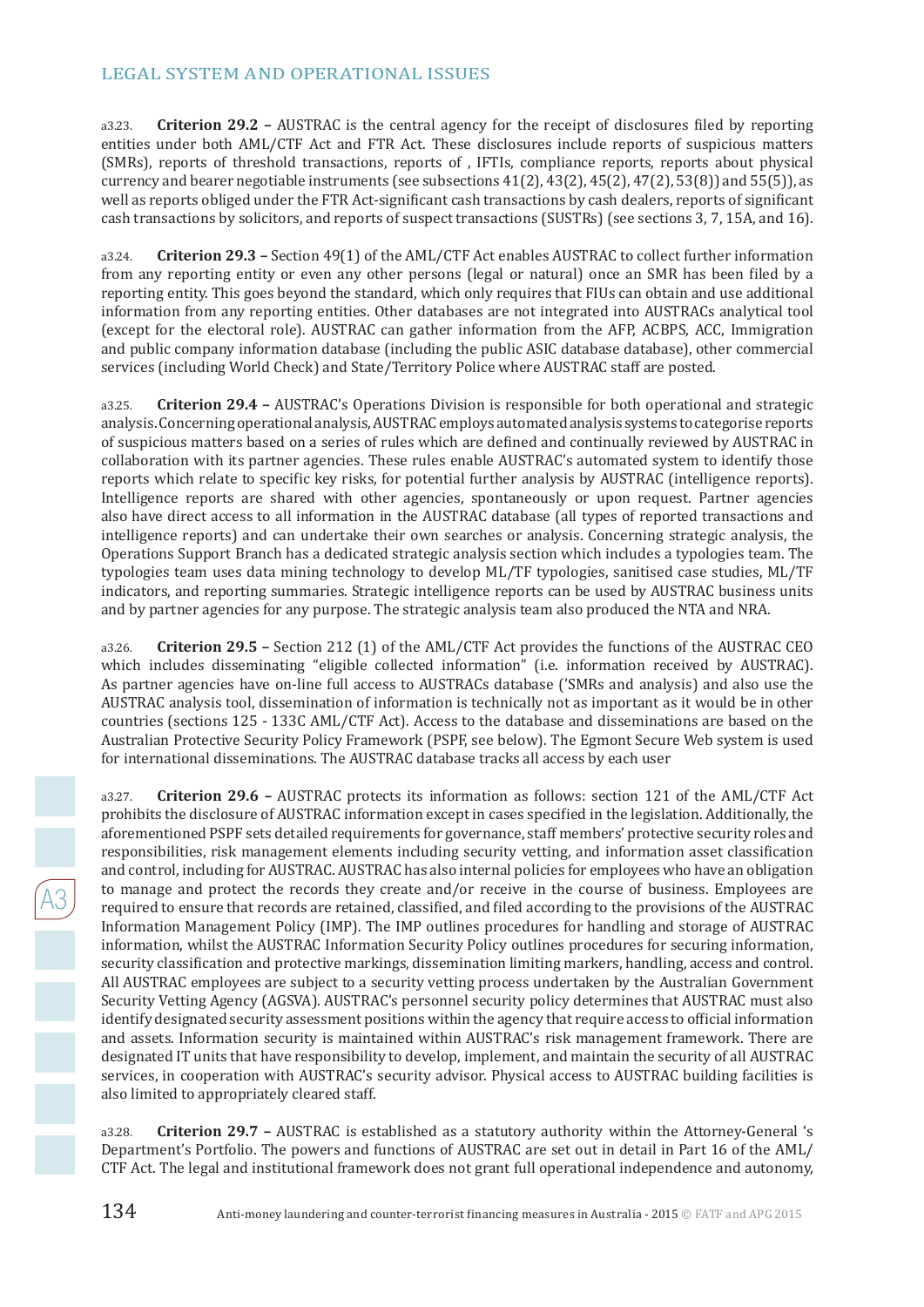to allow for accountability to Parliament. The AML/CTF Act provides a reserve capacity for the Minister to issue written policy principles and directions to the AUSTRAC CEO, which the CEO has to comply with (section 213 AML/CTF Act). These written policy principles can relate to any issue but not to a specific case (section 228(2) AML/CTF Act) and must be tabled in Parliament (sections 213(2) and 228(5) AML/CTF Act). AUSTRAC can make arrangements for information exchange with domestic competent authorities and foreign counterparts. AUSTRAC is an independent body and has its own distinct structure and core functions. AUSTRAC has its own operational resources, including financial budget and staff, allocated through the normal governmental processes. Once allocated, there are no specific provisions that would require further approvals from government or partner agencies to obtain and deploy the resources needed to carry out its functions. There is a general consultation requirement; however, any failure to consult in relation to the performance of a function does not affect the decision taken.

a3.29. **Criterion 29.8 –** AUSTRAC is a founding and active member of the Egmont Group, and served as Chair of the Egmont Committee in 2008-2009.

#### *Weighting and Conclusion*

a3.30. The power of the minister to provide written policy principles or instructions to AUSTRAC is a limitation to the operational independence and autonomy of the FIU and a technical shortcoming. Because the assessors are of the view that the instruction powers cannot be used in practice because of likely public disapproval, it is a shortcoming that should not have an effect on the overall compliance. Australia is also to be commended for providing AUSTRAC with the legal tools to be able to obtain and use additional information from any other natural or legal person, which goes beyond the FATF requirement to obtain information from reporting entities. **Recommendation 29 is rated compliant.**

#### **Recommendation 30 – Responsibilities of law enforcement and investigative authorities**

a3.31. In its 3rd assessment, Australia was rated largely compliant for old Recommendation 27 (law enforcement authorities). The deficiency related to effectiveness, which is not assessed in this section under the 2013 Methodology. The new Recommendation 30 contains much more detailed requirements.

a3.32. **Criterion 30.1 –** The AFP is the primary law enforcement agency for the investigation of federal offences, including ML associated predicate offences, and TF. The *Australian Federal Police Act 1979* (AFP Act) establishes the AFP which is the federal police force (section 8 AFP Act), chiefly responsible for federal crimes, and its functions also include the investigation of State/Territory offences that have a federal aspect (section 4AA AFP Act). A State offence may be identified as having a federal aspect where it potentially falls within federal legislative powers because of the elements of the State offence or the circumstances in which it was committed, or because the investigation of that State offence is incidental to an investigation of a federal or Territory offence.

a3.33. The AFP had three permanent Money Laundering Short Term Teams. First established in January 2012, these teams focused solely on ML investigations. One team was merged into a general crime squad before the on-site, one team was merged with a joint task force on alternative remittance (Eligo National Task Force), and the third team is still in place (7 staff in Melbourne). State and Territory police forces also have responsibility for investigating ML offences set out in State legislation.

a3.34. The AFP also has a dedicated TFIU to focus on TF investigations, intelligence, education and liaison. The TFIU is a multi-agency unit and includes representatives from a number of Commonwealth and State Government agencies.

a3.35. In addition, The *Australian Crime Commission Act 2002* (the ACC Act) establishes the ACC, mainly a law enforcement intelligence agency. The functions of the ACC include the investigation, when authorised by the ACC Board, of matters relating to federally relevant criminal activity (section 7A ACC Act). The ACC uses its coercive powers in collaboration with its partner agencies: it does not conduct investigations into criminal activity on its own since its role is primarily to be the national criminal intelligence hub and not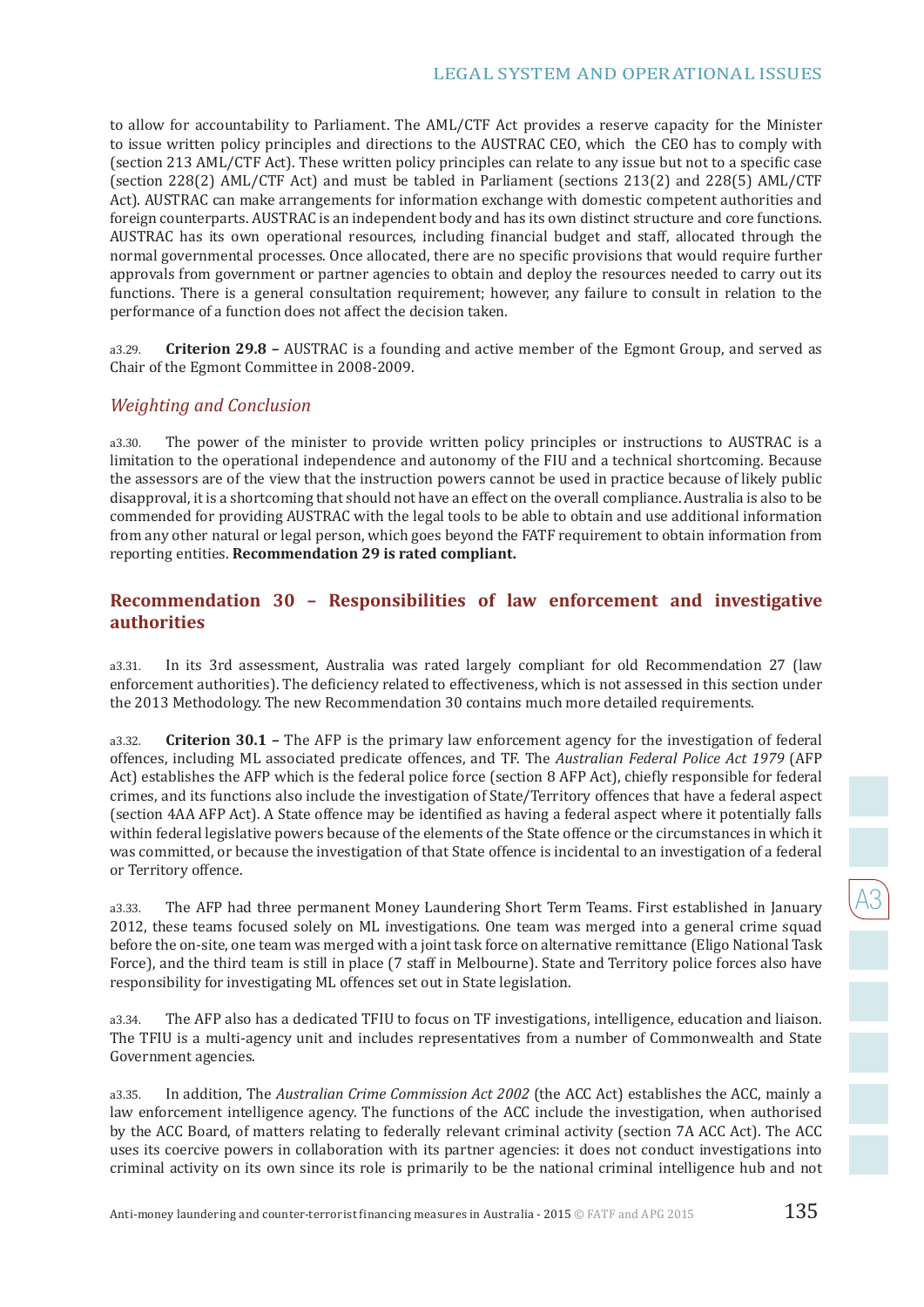a supra-national police force. The ACC Board (which includes the heads of federal, State and Territory law enforcement agencies) approves Special Investigations and Special Operations in which the ACC may use coercive examination powers (set out in Division 1A and 2 of Part II of the ACC Act). The ACC's far-reaching coercive powers means it has broader investigative powers than those available to the police forces and it operates in effect as a standing Royal Commission. ML is relevant to ACC investigations, such as the current Targeting Criminal Wealth Special Investigation.

a3.36. **Criterion 30.2 –** AFP and State and Territory Police investigators are authorised to undertake both predicate and ML investigators in tandem or individually depending on the nature and desired outcomes of the particular investigation. However, this is not the case for Queensland where there is a legal requirement for the DPP to request the Queensland Attorney General to authorise a ML prosecution.

a3.37. **Criterion 30.3 –** The bodies described above have the authority to identify, trace, and initiate the freezing and seizing of property. In addition, the AFP-led CACT conducts investigations and litigation arising from the POCA (POCA) and is responsible for the majority of POCA work. The CACT has the ability to identify and pursue criminal assets and also works in partnership with relevant Commonwealth, State, Territory and international law enforcement agencies to identify, investigate and litigate appropriate asset confiscation matters at the federal level.

a3.38. **Criterion 30.4 –** Australia recognises tax and social security fraud as an ML predicate offence. Regarding tax, the ATO has the primary responsibility for investigating tax evasion and tax fraud and conducts both (civil) audits and (criminal) investigations of taxation-related matters. The ATO undertakes investigations either of its own accord, or with partner law enforcement agencies, or in multi-agency task force operations (for example Project Wickenby). The ATO investigators have recourse to a number of Acts which impose criminal sanctions (*Tax Administration Act 1953, Crimes (Taxation Offences) Act 1980* and the CC). Where a tax-related matter intersects with an associated non-tax related offence (e.g. drug-trafficking), the investigation would be considered 'serious and/or complex' and the ATO will liaise with the AFP and CDPP to coordinate the various aspects of such an investigation. However, the ATO investigators do not conduct 'stand-alone' (i.e. without a predicate tax offence) ML investigations as these are the responsibility of the AFP and ATO's scope is somewhat limited. The ATO investigators are required to be qualified in accordance with "Australian Government Investigation Standards" and are able to prepare complex briefs of evidence for use in criminal court matters. Department of Human Services investigators have powers and procedures similar to the ATO, in order to focus on social security fraud.

a3.39. **Criterion 30.5 –** In July 2014, the AFP launched the Fraud and Anti-Corruption Centre, responsible for operational fraud and anti-corruption efforts at the federal level. At the State level (but not at the federal level), independent anti-corruption bodies exist in New South Wales, Queensland, Western Australia, Victoria, Tasmania and South Australia. Like Royal Commissions, these bodies have extensive investigate and coercive powers. Cases may be referred to the (C)DPP.

#### *States and Territories:*

a3.40. Australia also provided extensive information for Recommendation 30 for the state level. In general, states follow the same model as the federal government, with one unified police force and a centralised DPP body.

## *Weighting and Conclusion*

a3.41. Besides the limitation in Queensland where the Attorney-General needs to authorise a ML prosecution, the responsibilities of law enforcement are sufficient. **Recommendation 30 is rated largely compliant.**

## **Recommendation 31 - Powers of law enforcement and investigative authorities**

a3.42. In its 3rd assessment, Australia was rated compliant for old Recommendation 28. In February 2010, existing relevant provisions in the Crimes Act were replaced with new regimes based on national model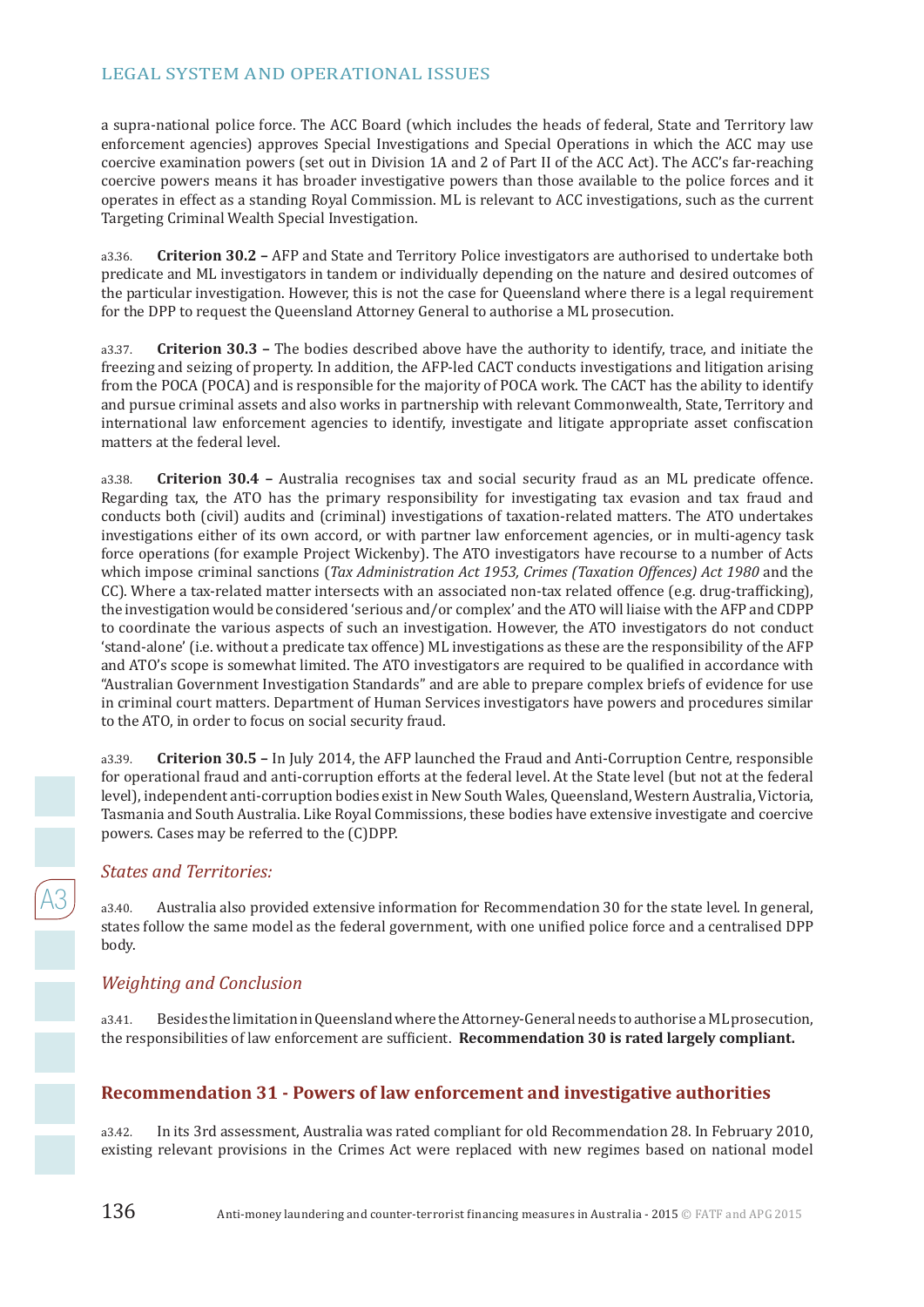legislation. The new Recommendation 31 contains much more detailed requirements in the area of law enforcement and investigative powers.

a3.43. **Criterion 31.1 –** Australian authorities have authority to obtain information from financial and other institutions and seize and obtain evidence in law enforcement investigations of ML, TF, and predicate offences. State and Territory authorities have similar authority as that provided to the federal authorities under POCA and the Crimes Act. General information gathering powers pursuant to warrants in the Crimes Act can be utilised, as well as the specific information gathering power set out in section 49 of the AML/CTF Act. ACC also has the power to obtain documents (section 29 ACC Act 2002). POCA (section 213) requires financial institutions to provide any information or document relating to accounts and certain transaction information For any other information held by financial institutions and for information held by anyone else (including DNFBPs), POCA section 202 allows a magistrate to issue a production order, requiring a person to produce one or more property-tracking documents to an authorised officer, or make one or more propertytracking documents available for inspection. POCA (section 225) also authorises a magistrate to issue a warrant to search premises (for evidence gathering). Similar general powers are available to investigate predicate offences (section 3E(1) Crimes Act). Ordinary and frisk search powers are available to officers (sections 228 POCA and 3E(2) and 3E(6)(b) Crimes Act). Tainted property and evidence can be seized (sections 228(1)(d) POCA) and 3E(6) and 3E(7) of the Crimes Act). The ACC may apply for a warrant to enable the search of premises and seizure of evidence (section 22 ACC Act). The ATO can use sections 263 and 264 of the *Income Tax Assessment Act 1936* to search premises and require people to provide information in tax related cases. The AFP and other law enforcement agencies can obtain witness statements in any matter when a witness is prepared to provide a statement. There is no legal basis necessary, as this is not a coercive power. A witness statement is not admissible as evidence in criminal proceedings (except in some limited situations where a witness has died or is not able to give evidence), but witnesses can be subpoenaed to go to court to give evidence. The ACC has the power to compel witnesses to give evidence on themselves and others under investigation.

a3.44. **Criterion 31.2 –** The Crimes Act (Part IAC and 15KA and 15KB) authorises undercover operations and obtaining of evidence. The *Telecommunications (Interception and Access) Act 1979*, Parts 2-5, authorises the AFP, ACC, the Australian Commission for Law Enforcement Integrity, and State law enforcement agencies to intercept communications for investigations of a "serious offence". This includes ML, terrorism, and TF, serious cartel offences, cybercrime offences, offences involving organised crime, murder, kidnapping, serious drug offences, and certain other offences punishable by at least seven years imprisonment. The *Surveillance Devices Act 2004* authorises Commonwealth and State and Territory law enforcement agencies to access computer systems for a "relevant offence", i.e. offences punishable by three years imprisonment and certain other offences. The Crimes Act allows for controlled delivery operations (sections IAB, 15HA, and 15GE) involving a serious Commonwealth offence, which includes ML, terrorism and TF, and a number of other offences punishable by three years imprisonment. It is not clear whether this covers all predicate offences, unless the investigation also includes a ML offence.

a3.45. **Criterion 31.3 –** While there are mechanisms in place to identify in a timely manner which natural or legal persons own or control a specific account, there is no (general) mechanism in place to identify in a timely manner whether specific natural or legal persons own or control accounts.

a3.46. **Criterion 31.4 –** The competent authorities investigating ML, TF, and associated predicate offences are able to ask for all information collected and held by AUSTRAC. Subsection 126(1) of the AML/CTF Act allows the AUSTRAC CEO to designate officials or a class of officials to access this information. Forty-one authorities or agencies, including national security agencies and federal, State and Territory Police and Crime Commissions, are currently so designated.

#### *Weighting and Conclusion*

a3.47. Law enforcement and investigative authorities generally have all the powers that they need to investigate ML/TF. However, there is no mechanism in place to identify in a timely manner whether natural or legal persons own or control accounts (such as a register of accounts, or asking all account holding financial institutions at the same time if they have certain account holders). **Recommendation 31 is rated largely compliant.**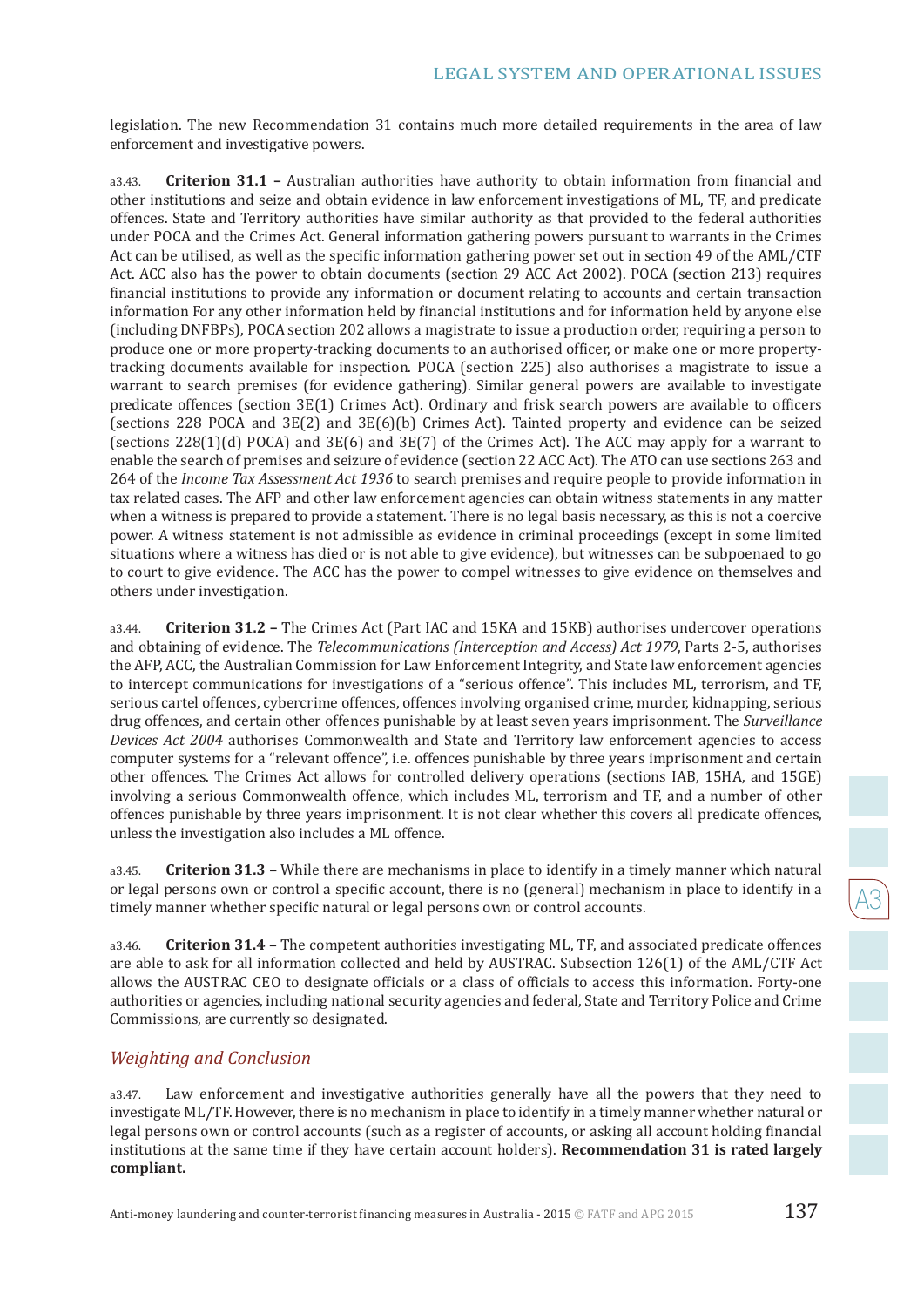### **Recommendation 32 – Cash Couriers**

a3.48. In the 2005 evaluation Australia was rated partially compliant on Special Recommendation IX. The main deficiencies identified were that (i) there was no system for declaration or disclosure of bearer negotiable instruments (BNIs) and, therefore, (ii) no sanctions for false declaration or disclosure relating to BNIs and (iii) no ability to stop or restrain BNIs in relation to a false declaration or disclosure. Recommendation 32 contains new requirements that were not assessed under the 2004 Methodology, but which are assessed under criteria 32.2 and 32.10 of the 2013 Methodology.

a3.49. **Criteria 32.1, 32.2 and 32.3 –** Australia implements a combination of declaration (for cash) and disclosure (for BNI) systems for incoming and outgoing cross-border transportation of currency and BNIs. For cash (whether Australian or foreign), the AML/CTF Act requires a declaration for all physical cross-border movements above the threshold of AUD 10 000, whether by travellers or through mail and cargo. For BNIs, the traveller must, if required to do so by a police officer or a customs officer: (i) disclose whether or not the person has with him or her any BNIs; and (ii) disclose the amount payable under each BNI that the person has with him or her; and (iii) produce to the officer each BNI that the person has with him or her. The definition of the BNI is given in section 17 of the AML/CTF Act, in line with the FATF definition. The Outgoing Passenger Card contains a question for outgoing currency and BNI, and directs travellers to the related CBM-PC or CBM-BNI form. The Incoming Passenger Card contains the same questions; however, it does not inform passengers about the need to obtain CBM-PC of CBM-BNI (neither of which is easily available online) (sections 53, 55 and 59 AML/CTF Act).

a3.50. **Criterion 32.4 –** Sections 199 and 200 of the AML/CTF Act authorise police and customs officers to require a person to declare or disclose currency and BNIs, search the person, and seize the currency or BNI. In case of a false/failure to declare/disclose, regular law enforcement powers will be used (see Recommendation 31).

a3.51. **Criterion 32.5 –** If a person fails to make a declaration of currency (under sections 53 or 55), there are two types of sanctions available: civil or criminal. Under the civil penalty (section 186), the person is subject to a fine of (i) AUD 850 if the total amount of the physical currency involved in the alleged contravention is AUD 20 000 or more, or (ii) AUD 340 otherwise. Under the criminal penalty, the person is liable to imprisonment of 2 years or a fine of AUD 85 000, or both for failure to make a report. Sections 136 and 137 also provide for imprisonment of 10 years or a fine of AUD 1.7 million for (i) giving false or misleading information, or (ii) producing a false or misleading document to competent authorities, including the customs, the police and AUSTRAC. These provisions apply to information and documents in relation to cross-border movement of currency or BNIs. Overall, the sanctions envisaged under civil responsibility appear to be proportionate, but not dissuasive (a fine of AUD 850 is more than 20 times smaller than the amount of undeclared currency if it is more than AUD 20 000, for example). On the other hand, the sanctions under criminal responsibility appear to be dissuasive, but not proportionate as they are rather high.

a3.52. **Criterion 32.6 –** Declarations of physical currency have to be made either to AUSTRAC or a police or customs officer. That officer must forward the report to AUSTRAC within 5 business days (section 56 AML/ CTF Act). Therefore, the FIU receives all declarations of physical currency transportation. BNI-disclosures are made available to AUSTRAC within 5 days (section 60 AML/CTF Act). Detected BNI-declaration failures require follow-up by AFP officers. AUSTRAC has access to AFP and ACBPS databases.

a3.53. **Criterion 32.7 –** Domestic cooperation in relation to the cross-border transportation of currency and BNIs is based on a number of MOUs concluded between the ACBPS, Department of Immigration and Border Protection (DIBP) and AUSTRAC. In addition to that, AUSTRAC provides access to its information both to ACBPS and DIBP. The ACBPS also co-ordinates its efforts in monitoring cross-border activity with AFP and ACC, and also through liaison officers. ACBPS investigations that contain proceeds of crime elements and/or indications of ML are referred to the CACT within the AFP as a matter of course. ACBPS officers undertake customs as well as immigration checks at all ports of entry into Australia. Also, the Border Management Group (including with AUSTRAC) was established. It coordinates border security activities, including cash smuggling issues, across government agencies and is led by the ACBPS.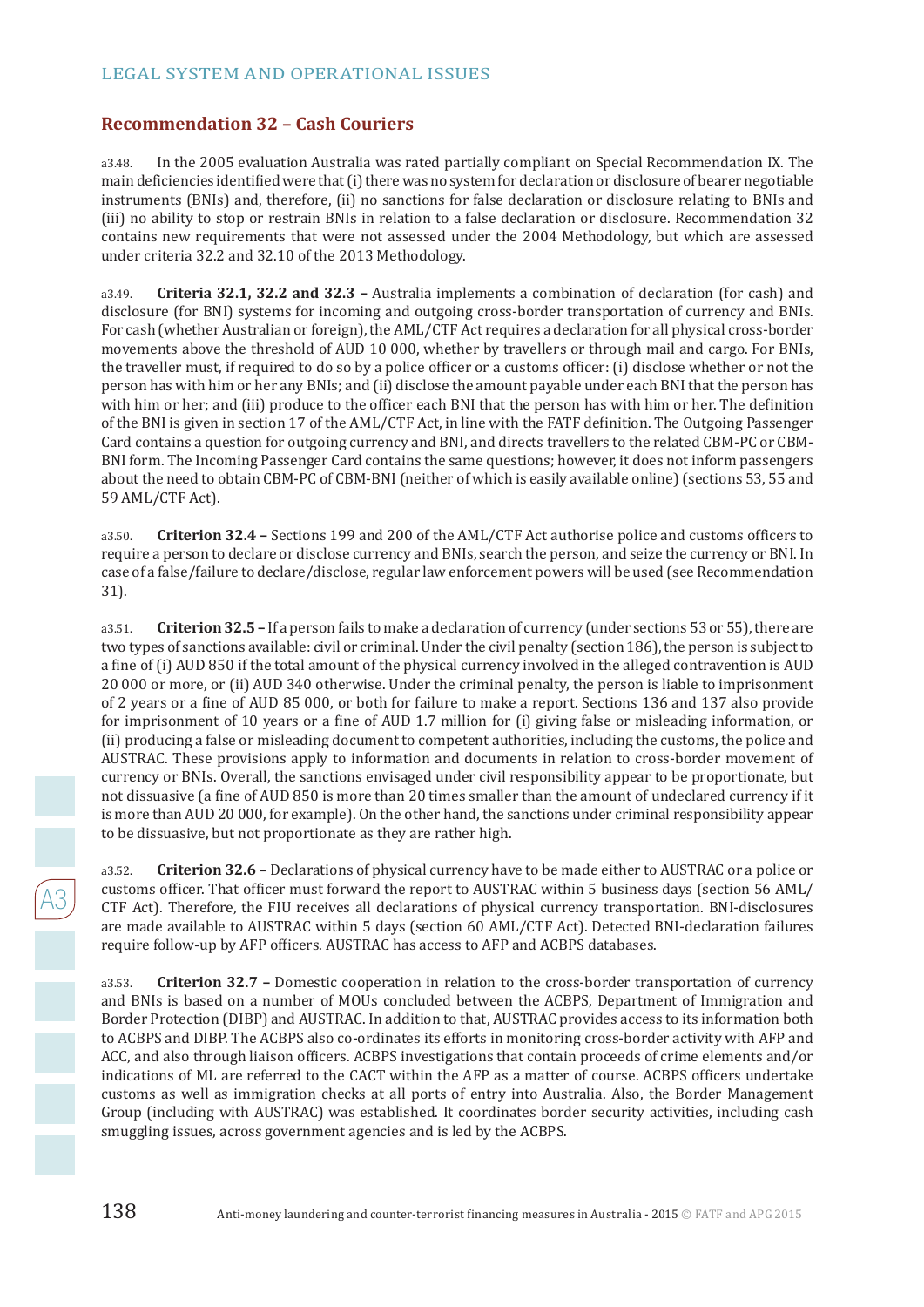a3.54. **Criterion 32.8 –** Subsections 199(5) and 199(10) of the AML/CTF Act allow competent authorities (the customs and the police) to seize physical currency (no specific time limit) where there is suspicion that it may afford evidence of a false declaration (under section 53). This provision is somewhat broader than the requirement under 32.8(b), as a mere suspicion of false declaration is sufficient to seize the currency. Subsections 200(12) and 200(13) provide for the seizure of BNIs where a person has made a false disclosure. In case of a suspicion of ML/TF, sections 199(3) - 199(5) allow customs to examine the traveller and his belongings, and seize currency. Section 200 has similar provisions for BNIs, and section 201 allows for an arrest warrant based on suspicion of ML/TF.

a3.55. **Criterion 32.9 –** AUSTRAC is able to exchange information that it has access to with its foreign counterparts with whom it has an MOU or an exchange instrument.

a3.56. **Criterion 32.10 –** For information security in relation to AUSTRAC: see Recommendation 29. These general government provisions equally apply to the ACBPS.

a3.57. **Criterion 32.11 –** See criterion 3.9, Recommendation 4 and criterion 5.6.

#### *Weighting and Conclusion*

a3.58. The lack of dissuasive and proportionate sanctions is a shortcoming, considering the overall risk profile of Australia. The attractiveness of the use of cash smuggling (caused by the tracking of every international wire transfer) and the abundance of typologies related to smuggled cash are risk factors taken into account in this conclusion. **Recommendation 32 is rated largely compliant**.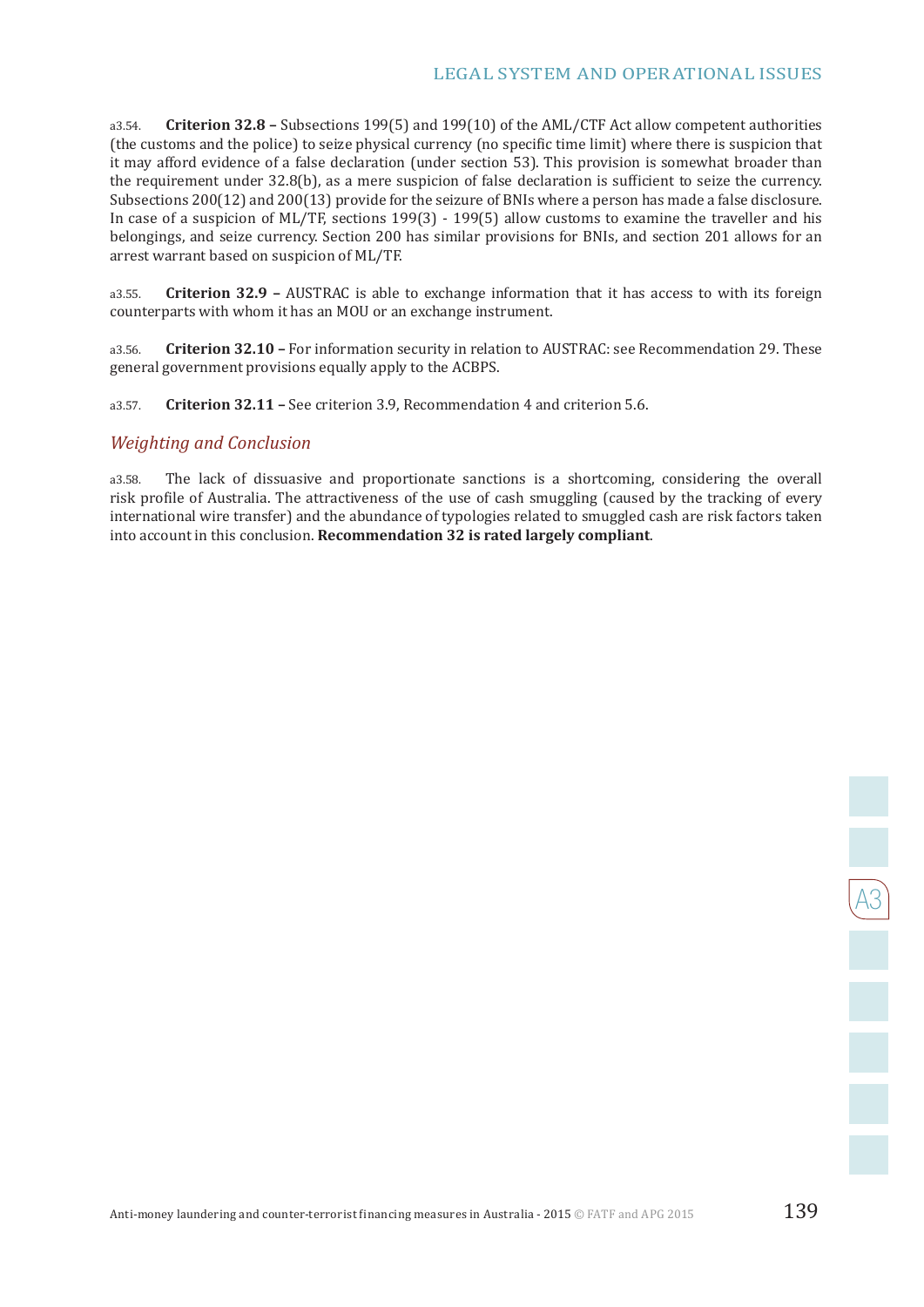## **Table of Acronyms**

| <b>ABN</b>      | Australian business number                          |
|-----------------|-----------------------------------------------------|
| <b>ABR</b>      | Australian business register                        |
| <b>ACA</b>      | Australian Central Authority                        |
| <b>ACBPS</b>    | Australian Customs and Border Protection Service    |
| <b>ACC</b>      | Australia's Crime Commission                        |
| <b>ACNC</b>     | Australian Charities and Not-for-Profits Commission |
| AFP             | Australian Federal Police                           |
| AGD             | <b>Attorney General's Department</b>                |
| AIC             | Australian Intelligence Community                   |
| AML             | Anti-money laundering                               |
| <b>APG</b>      | Asia/Pacific Group on Money Laundering              |
| <b>APRA</b>     | Australian Prudential Regulation Authority          |
| <b>ARSN</b>     | Australian registered scheme number                 |
| <b>ASIC</b>     | Australian Securities and Investment Commission     |
| <b>ASIO</b>     | Australian Security Intelligence Organisation       |
| AT <sub>O</sub> | <b>Australian Taxation Office</b>                   |
| <b>AUSTRAC</b>  | Australian Transaction Reports and Analysis Centre  |
| <b>CACT</b>     | <b>Criminal Asset Confiscation Taskforce</b>        |
| CDD             | Customer due diligence                              |
| CDPP            | <b>Commonwealth Director of Public Prosecutions</b> |
| <b>CFT</b>      | Countering the financing of terrorism               |
| CotUNA          | Charter of the United Nations Act                   |
| <b>CT</b>       | Combat terrorism                                    |
| <b>DAR</b>      | Dealing with assets regulation                      |
| <b>DFAT</b>     | Department of Foreign Affairs and Trade             |
| <b>DNFBP</b>    | Designated non-financial businesses and professions |
| FIU             | Financial intelligence unit                         |
| <b>FTR</b>      | Financial transaction report                        |
| <b>IDC</b>      | Interdepartmental Committee                         |
| <b>IFTI</b>     | International fund transfer instructions            |
| <b>ILGA</b>     | Independent Liquor and Gaming Authority             |